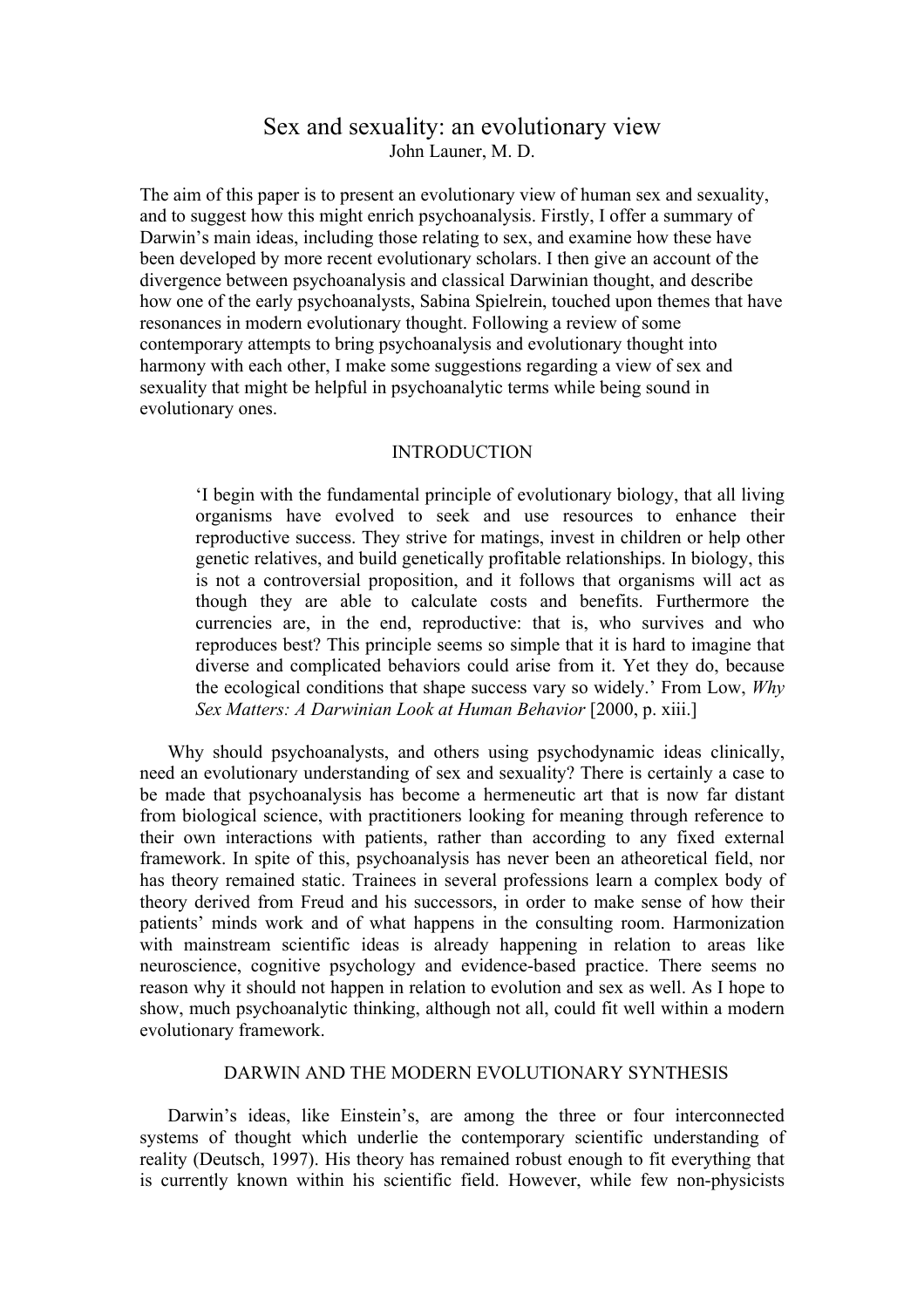would claim to have a good working understanding of Einstein's theories, it is common for people to believe they have a good grasp of Darwin and evolutionary theory even when their understanding is only partial or distorted. This may be as common in the psychoanalytic world as anywhere else. To take the most obvious example, contrary to popular belief Darwin did not invent the phrase 'survival of the fittest' and rarely used it. When he did so, he was referring to how an organism 'fitted' its environment – not to 'fitness' in the modern everyday sense of muscular strength or athletic prowess. His view is more accurately expressed as 'preservation of the favored'.

Similarly, Darwin was not the first person to propose that every species including human beings must be descended from a preceding one rather than being created 'de novo'. Other scientists had already done so. Darwin's unique contribution was to work out the link between descent and the challenges of a changing environment (Darwin, 1859). This lay in the selective survival of whichever variations happened to be suited to changing circumstances: hence the survival of 'what fitted'. Darwin's use of the term adaptation did not refer to what happens during a single lifetime – although clearly adaptation in the colloquial sense does occur there – but to what results from selection over many generations. For Darwin, an adaptation was a variation that had proliferated because it had contributed to long term survival and reproduction. He argued that one could never predict which individuals or species would survive, but one could be certain that *random* variation would take place in a species and this would lead over long periods of time to *non-random* selection – or in some circumstances to extinction.

As Darwin progressed in his thinking, he came to place an increasing emphasis on the way that competition for mates, and choice among different mates, played an important part in evolution – so called sexual selection (Darwin, 1871). He also became interested in how animals behaved, as well as in their physical characteristics. He proposed that, just as certain anatomical features would give an individual or species an increased chance of prevailing, so might a particular pattern of activity, including such sex-related activities as competition between males, and courtship between males and females. He traced much human emotional expression to its evolutionary roots, for example pointing out how the facial changes brought about during sneering reproduce the way that all carnivorous mammals expose their canine teeth to deter rivals (Darwin, 1872). In a famous statement, he anticipated the day when 'psychology will be based on a new foundation, that of the necessary acquirement of each mental power and capacity by gradation' (Darwin, 1859, p. 222).

Darwin's key ideas of *variation, competition, adaptation,* and *natural and sexual selection* have stood the test of time remarkably well, although his ideas have become subject to some modification as well as a vast amount of elaboration. This mainly took place in the second half of the twentieth century, in what is sometimes described as the post-Darwinian synthesis, or neo-Darwinism. Much of this has focused on genes as the unit of survival and reproduction (Williams, 1966). In this respect, genes are commonly termed 'selfish', although this term can lead to as much confusion as the term 'fitness' (Dawkins, 1976). Genes are not selfish in the sense of deciding how to behave, or by operating through competition alone. They simply do what they do, which is to replicate. Genes also have to co-operate in order to form cells and organisms. Organisms in their turn have to co-operate in order to promote collective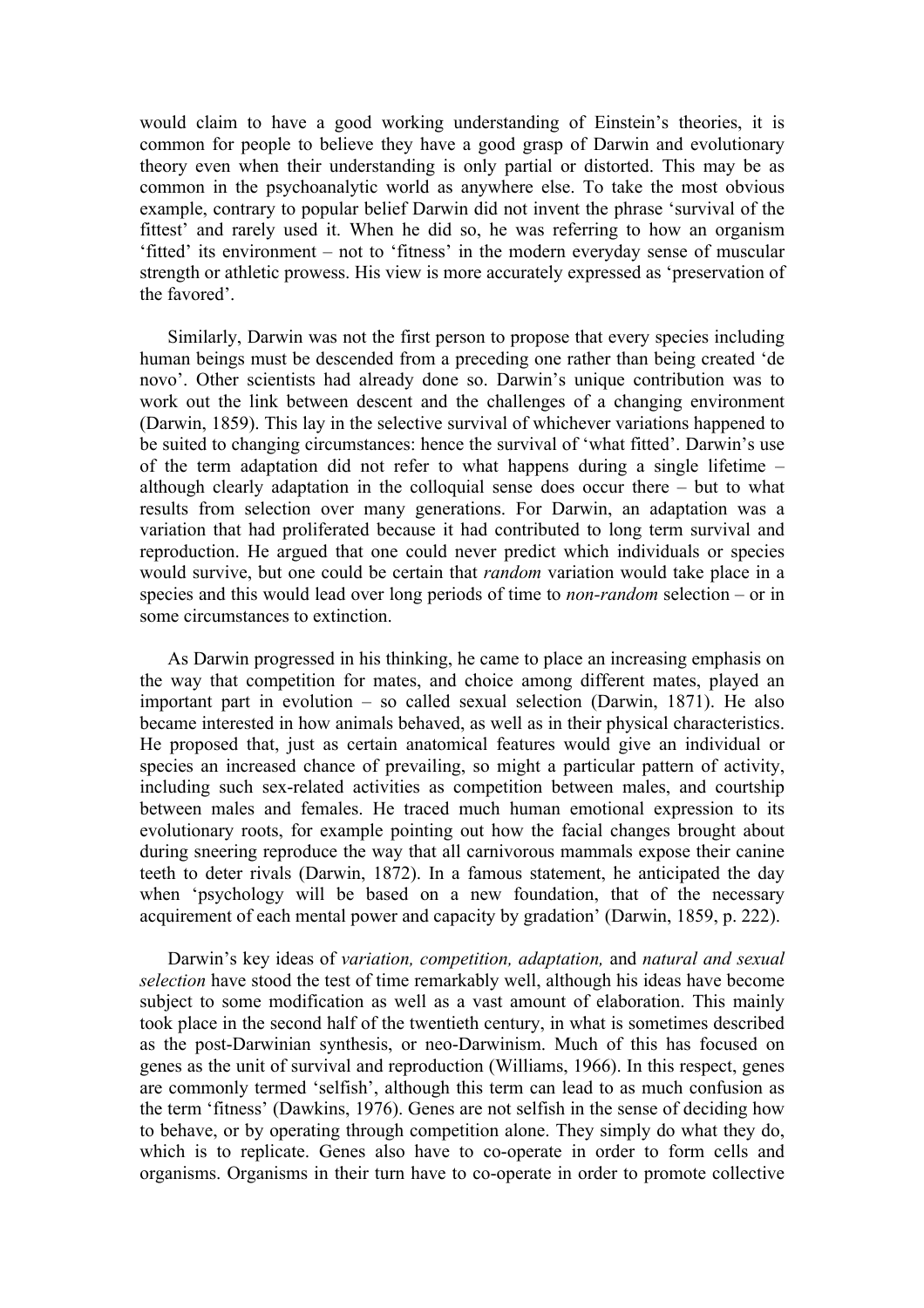interests (Nesse, 2006). In many species including humans, co-operation both between the two sexes and among individuals of the same sex is crucial for raising offspring and for social functioning generally (Hamilton 1996, 2002; Trivers, 2002). Selection can therefore be understood as a process that involves a number different of levels from the gene and the cell, to the individual, couple, family, group, and the community: this is sometimes described as *multi-level selection* (Wilson and Sober, 1994). Selection also shapes very many mechanisms that allow organisms to adapt their behavior according to their circumstances, with a remarkable degree of plasticity.

One idea that can help to make sense of much evolutionary theory is the distinction between *ultimate* or *distal* purposes, and *proximate* ones (Tinbergen, 1963; Mayr, 1988). These are not entirely watertight categories, but they are a helpful heuristic for understanding evolutionary explanations. Distal explanations always seek to answer the question: how has this feature or behavior contributed to this type of organism prevailing in the long run rather than becoming extinct? Proximate purposes and the explanations that go with them, by contrast, relate to the mechanisms that help organisms achieve this objective. The best known example of this in mammals is probably the *attachment system*, which patterns mother-infant interaction, and contributes to long term survival and hence reproduction (Ainsworth, 1967; Bowlby, 1969.) Explanations of such proximate processes examine them as *strategies,* and look at the *tradeoffs* they involve – for example, a mother staying close to her infant is less able to forage, and if she breast-feeds as opposed to weaning she is less likely to become pregnant (Stearns, 1989). These strategies, and the tradeoffs that go with them, appear to have a genetic substrate and also plasticity in response to environmental pressures and demands.

Probably the central concept within the modern evolutionary synthesis is that of *reproductive fitnes*s (Hamilton, 1964; Maynard Smith, 1989). Reproductive fitness is not an intrinsic state, but a retrospective judgment based on the number of progeny at a given time afterwards. It is therefore neither a moral or social judgment but an arithmetical and teleological one, helping us to make sense of how we got to be the way we are rather than some other way. The related term, *inclusive fitness* recognizes indirect contributions from near kin as well. Those of us who are now alive are by definition the descendants of those who were reproductively fit, as well as being the beneficiaries of those who assisted them socially. Our ancestors form a long and unbroken line of individuals who prevailed in each generation because of physical and behavioral characteristics, sexual choices and communal interactions that led to reproductive success. They extracted sufficient resources from the environment to survive and reproduce, through both competition and collaboration with others (Low, 2001).

Any attempt to align psychoanalytic thinking with evolutionary ideas must address potential allegations of *genetic or biological determinism.* In spite of the misconceptions held by some practitioners of talking therapies, explanations of human behavior based on our genetic or biological inheritance do *not* deprive people of the opportunity to make choices, nor do they exclude looking for complementary explanations at other levels of context including infancy, family relationships or society. Nor do the vast majority of modern evolutionary scholars subscribe to the kinds of beliefs that have sometimes brought evolutionary thinking into disrepute. In a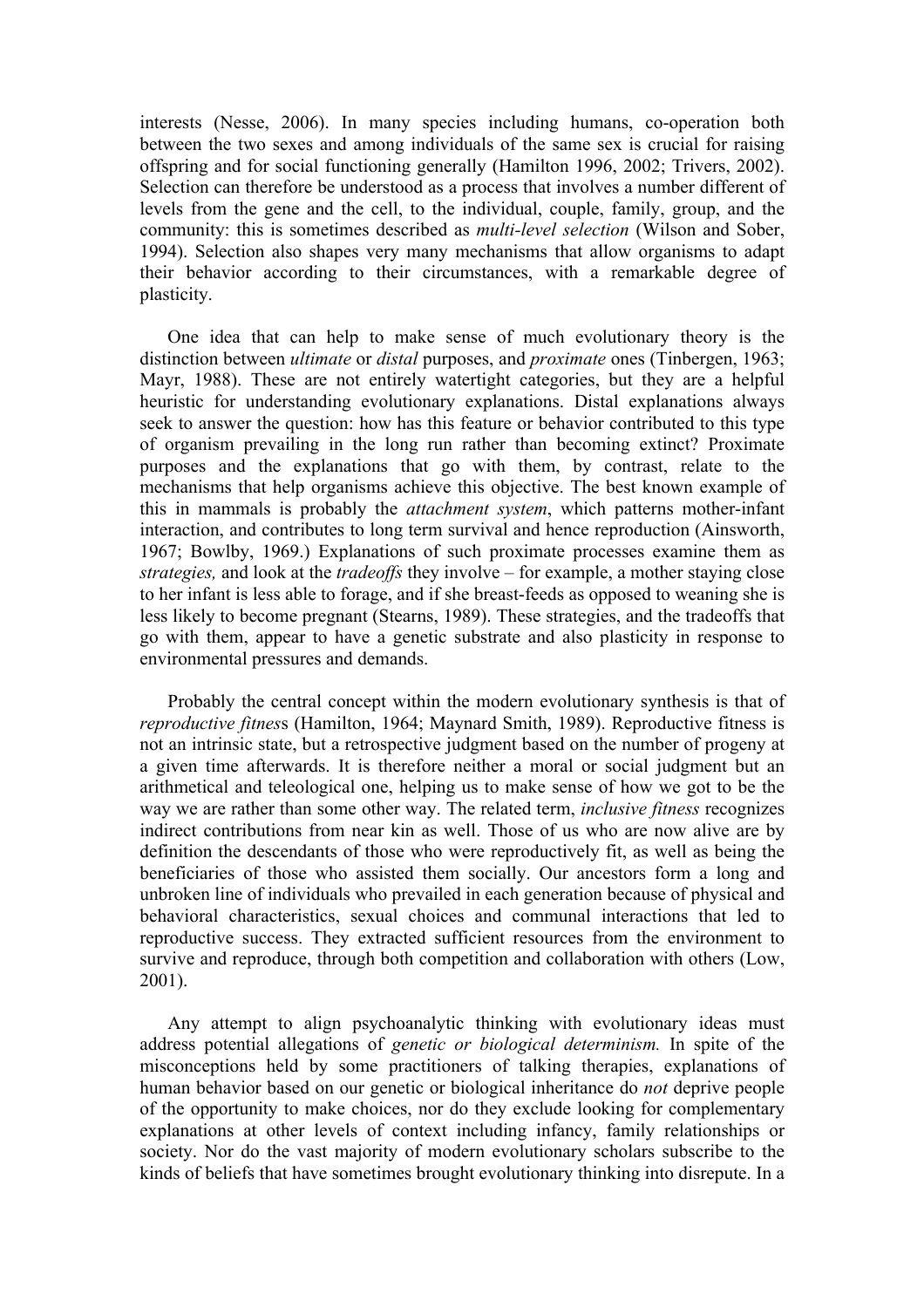book entitled *Sense and Nonsense: Evolutionary Perspectives on Human Behavior*, Laland and Brown (2011) point out the following:

Using evolutionary theory is not the same as taking a genetic determinist viewpoint. Genetic determinism is the belief that our genes contain blueprints for our behavior that will always be followed and that constitute our destiny. Such a belief would run contrary to much that is known about how human behavior develops. Where researchers talk about genetic influences on human behavior, they do not mean that the behavior is completely determined by genetic effects, that no other factors play a part in our development, or that a single gene is responsible for each behavior. Although most evolutionary biologists focus exclusively on genetic inheritance, it does not follow that genes are the sole determinant of human behavior, and the vast majority take it for granted that multiple environmental influences will play a part throughout development. [p. 11]

Like any other accounts of how we feel and behave the way we do, evolutionary explanations add an extra dimension to our understanding of ourselves. While poor evolutionary explanations may fit the category of 'Just-So Stories', good evolutionary ones can be turned into hypotheses that can be tested against observable phenomena in biology, psychology and culture (Barkow, Cosmides and Tooby, 1992; Stearns, Allal and Mace, 2007; Muehlenbein and Flinn, 2011; Flinn, 2012). The world of evolutionary scholarship is no more monolithic than the psychoanalytic one, with different writers taking a variety of positions in relation to such things as the coevolution of genes and culture, or the plasticity of human learning (Bolhuis et al, 2011). At the same time, all would subscribe to the view expressed by the literary scholar Brian Boyd (2009): 'Some of the answers proposed in an evolutionary explanation of human nature may be premature, but they will be tested, sifted, and refined in due course. But incorporating deep time into our knowledge of the species adds a dimension whose absence had distorted all our thinking.' (p. 41)

### EVOLUTION AND PSYCHOANALYSIS: GOING THEIR SEPARATE WAYS

The relationship between Freud and evolutionary theory is complex (Hartmann 1958; Ritvo, 1974; Sulloway, 1979), and there is not enough space here to analyze this in detail. However it would be reasonable to characterize Freud in the earlier years of his career as a neuroscientist who worked within mainstream biology and under the immediate and recent influence of Darwin. He did so in an era and within an academic environment that had taken on the Darwinian project with passion, so that many of the great biologists of the generation that followed Darwin came from the German-speaking world (Magner, 1994). These included August Weismann who discovered the difference between the sex cells that determined inheritance and the somatic cells that did not. They also included Oskar Hertwig who first described how a sperm penetrates an egg, Friedrich Miescher who identified the substance he called nuclein and we now call DNA, as well as sexologists like Krafft-Ebing who tried, with very limited success, to relate human sexual psychology to biological and evolutionary theory (Krafft-Ebing, 1886).

Nevertheless, it seems that by mid-career Freud saw his metapsychological project as something entirely independent from the science of biology. While remaining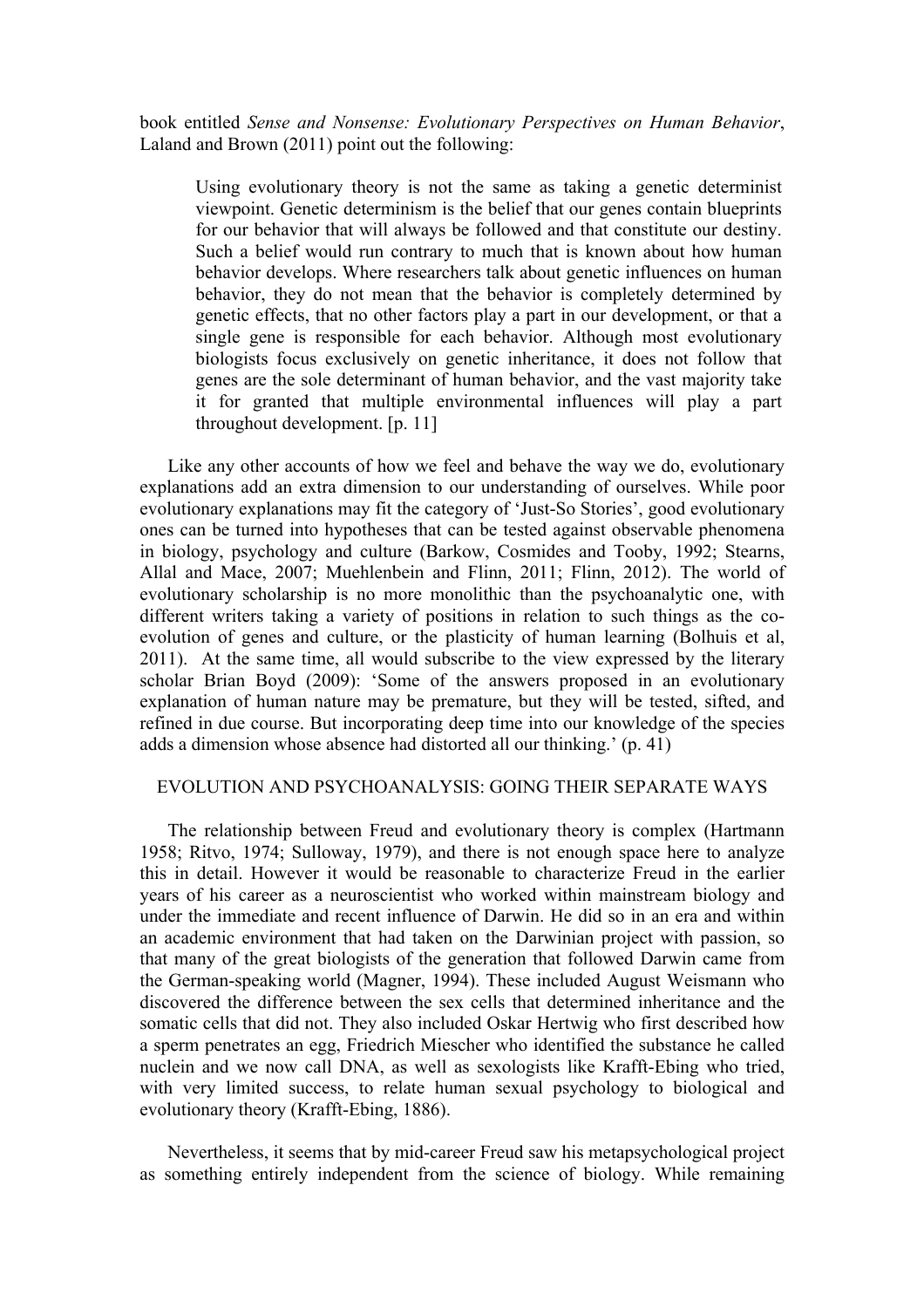committed in general terms to the idea that mental functions must have emerged through evolution, some of his thinking diverged from classical evolutionary ideas. This was true particularly in relation to his belief that acquired characteristics, including those that resulted from traumatic experiences in childhood, could be passed on genetically – the so-called Lamarckian fallacy. Whereas Weismann had, in biological terms, conclusively knocked this fallacy on the head, Freud was happy to claim (E. Freud, 1960): 'Lamarck's theory of evolution coincides with the final outcome of psychoanalytic thinking' (p. 317). It is worth making the point here that the modern field of epigenetics, showing how some genes can be switched on or off by the environment, has not vindicated Lamarck, since no-one has shown that the environment can alter genes themselves, in a way that directly advantages the descendants of such individuals (Haig, 2007; Dickins and Rachman, 2012). Freud's ideas on some issues – most specifically the perversions – were shot through with another popular fallacy of the time, deriving from the recapitulation theory of Ernst Haeckel (1899), namely the notion that pathological states of mind could be regressions to earlier evolutionary stages of mammalian and reptilian development. Taken overall, there seems no reason to dissent from the view of psychoanalysts Kriegman and Slavin (1992) when they write that Freud's view of the evolutionary process was 'in some ways quite crude and quaint' (p. 35).

The divergence of Freud's ideas from evolutionary thought can perhaps best be understood by examining a curious intellectual episode from 1911-12, associated with the person of Sabina Spielrein. Spielrein is best known on account of her affair with Carl Jung while she was his patient (Carotenuto, 1982; Kerr, 1993; Richbaecher, 2003; Launer, 2012). Freud played a major if questionable part in helping the two to disentangle without scandal, although the episode had a negative effect on his view of Jung. Spielrein was also a notable thinker in her own right (Covington and Wharton, 2003). She anticipated ideas about child development that were later associated with Melanie Klein and Anna Freud. She worked alongside Jean Piaget, and later played a major role in introducing psychoanalysis in Russia (Ovcharenko, 1999).

In the early stage of her career Spielrein delivered a paper on sex and death to the Vienna Psychoanalytic Society, later published in the Society's *Jahrbuch* with the title 'Destruction as the Cause of Coming into Being' (Spielrein, 1912). The paper is a peculiar mixture of early Freudian psychology, Jungian mysticism and philosophical speculation, but it also has a distinct and consistent evolutionary theme to it. This theme also runs through Spielrein's diaries and correspondence. In the opening sections of the paper she appears to be making an explicit claim for a theory of sex that bridges psychoanalysis and evolution. Starting from an examination of why sex is accompanied by ambivalent feelings, she writes as follows:

During reproduction, a union of female and male cells occurs. The unity of each cell thus is destroyed and, from the product of this destruction, new life originates. Following production of a new generation, many lower creatures e.g. the mayfly, forfeit their lives, dying off. Creation for this organism is undertaken for survival and is simultaneously destructive to the adult. The individual must strongly hunger for this new creation in order to place its own destruction in creation's service.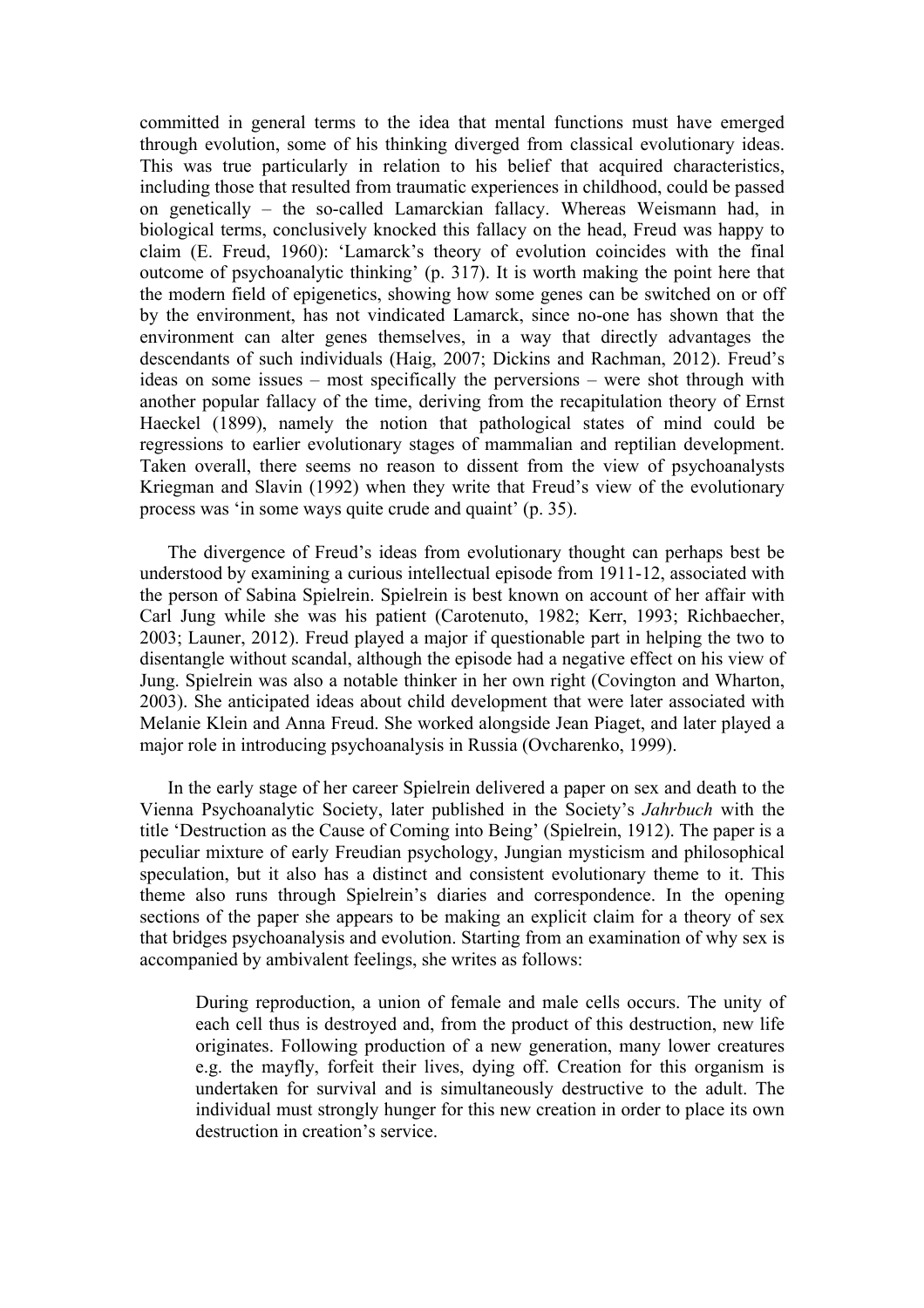The fusion of germ cells during copulation mimics the correspondingly intimate union of two individuals: a union in which one forces its way into the other.... The male component merges with the female component that becomes reorganized and assumes a new form mediated by the unfamiliar intruder…It would be highly unlikely if the individual did not at least surmise, through corresponding feelings, these internal deconstructive-reconstructive events [pp. 156-7].

It is this passage that gave Freud the idea of the death instinct – although by his own admission he did not fully understand Spielrein's version of it, and he appears to have used similar language to describe something quite different (Freud, 1920, p. 55 n. 1**)**. Spielrein never actually used the term death instinct in her paper, and it is clear that the apprehension of death that she described there is a biological one, and a component of the *reproductive instinct.* According to her argument, the reproductive drive is so powerful that it overrides absolutely everything else, even the drive to survive as an individual. This is amplified later in the same paper when she asks:

Do we not possess powerful drives that set our psychic contents in motion, untroubled by the welfare and misery of the ego?... I must dogmatically defend the viewpoint that the personal psyche is governed by unconscious impulses that lie deeper and, in their demands, are unconcerned with our feeling reactions. Pleasure is merely the affirmative reaction of the ego to these demands flowing from the depths [pp. 159-160].

Similarly, in a letter to Jung some years later, she wrote about the way children seek attachment in the interests of their survival and hence, ultimately, of reproduction (Carotenuto, 1982): 'Tranquility, freedom of movement, play with other children, favorite foods – everything is sacrificed in return for more attention from those whose love one desires. To express my personal opinion, I would include the instinct for self-preservation in the instinct for preservation of the species' (p. 52).

Whatever limitations there were in Spielrein's arguments (Britton, 2003), it seems as if she was proposing a view of sex, emotions and the mind in terms of a single instinct, namely the reproductive one. Although her 1912 paper fell far short of being a coherent manifesto for an evolutionary understanding of sexual psychology, she did nevertheless touch there and elsewhere upon several themes that now preoccupy evolutionists. These include the imperative drive for reproduction, the importance of conflict between the sexes in this process, the proximal role of pleasure, the purpose of attachment, and the reciprocal relationship between sex and death. Paradoxically, it was her experiences as a vulnerable young woman, embroiled in a dangerous affair with her psychiatrist, which attuned her to these issues.

Freud and Jung's reaction to Spielrein's way of thinking was unfavorable, not just for personal reasons but for theoretical ones as well. 'What troubles me most', Freud wrote, is that Fräulein Spielrein wants to subordinate the psychological material to biological considerations; this dependency is no more acceptable than a dependency on philosophy, physiology or brain anatomy' (McGuire, 1974, p. 469). Jung agreed: 'I know, of course, that Spielrein operates too much with biology', he replied. 'But she didn't learn that from me, it is home-grown' (p. 470).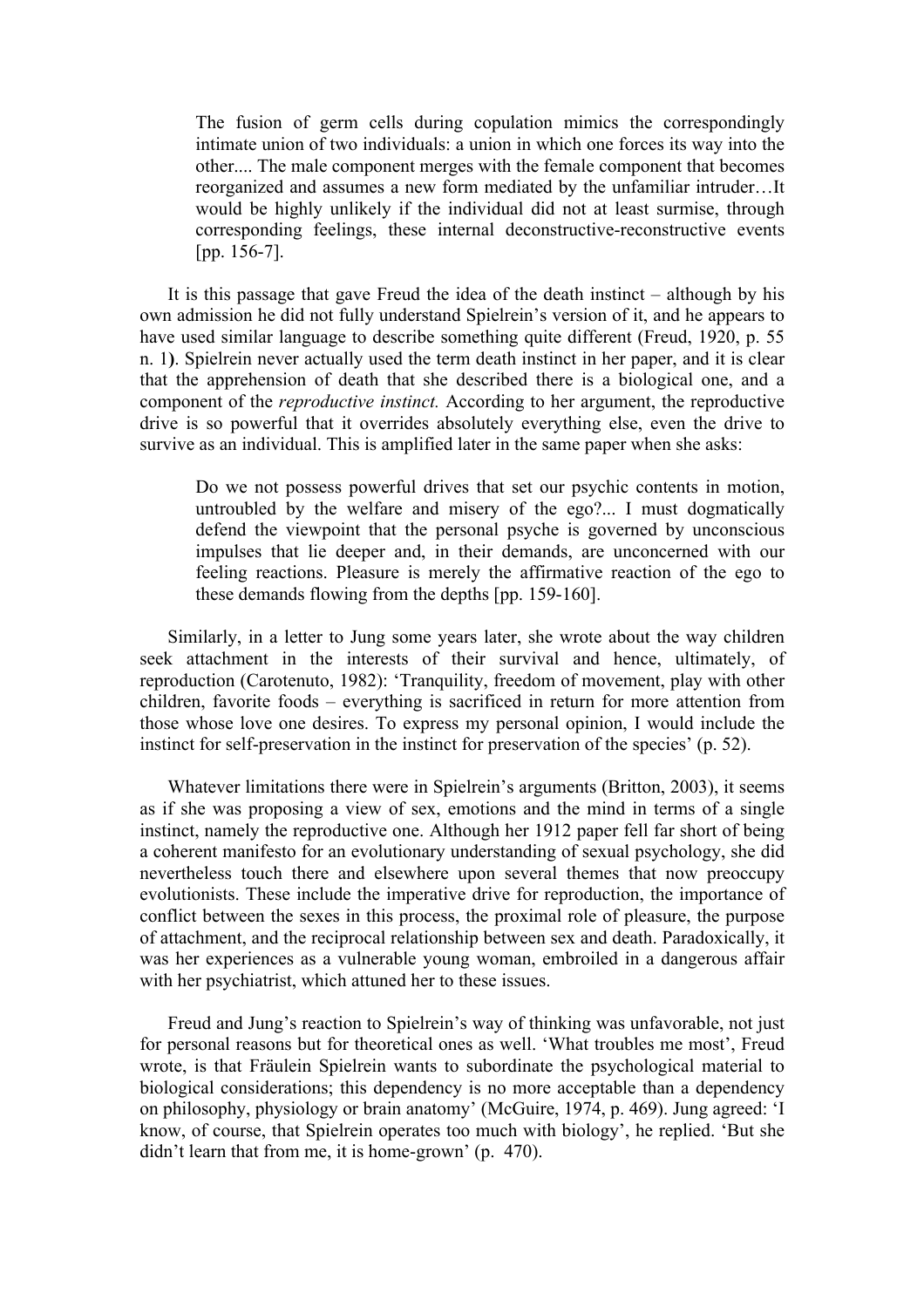Freud's view about 'subordination' to biology at this stage in his career was more than a whim. It was a calculated intellectual and political act, and was seen as such. Indeed, on the day before Spielrein's lecture, Eugen Bleuler – the leading biological psychiatrist of his time – had resigned from the International Psychoanalytic Association on the grounds that psychoanalysis had become a religious cult instead of a science (Alexander and Selesnick, 1965, p. 5; McGuire, 1977, p. 468). Bleuler was director of the hospital where Jung attended Spielrein, and may have been more instrumental in her treatment than Jung (Graf-Nold, 2003). It was Bleuler who encouraged her to study psychiatry, assisted her entry into medical school, and later became her supervisor. His resignation from the psychoanalytic movement, followed by his pupil's failure to make any impact, furthered a parting of the ways between psychoanalysis and mainstream biological thought.

#### BUILDING BRIDGES

Although psychoanalysis and evolutionary studies have gone their separate ways in the century since Spielrein gave her lecture, there have also been attempts to build bridges. A number of scholars have put forward arguments that the distance between certain core ideas of psychoanalysis and evolution is not as great as they might appear. These include an evolutionary account of the Oedipus complex by Badcock (1990); the writings of evolutionary psychiatrist Randolph Nesse on psychodynamic mechanisms including the ego defenses (Nesse, 1990; Nesse and Lloyd, 1992); and the work of the philosopher Jim Hopkins on conscience and conflict (2003). All of these are attempts to link the phenomena that analysts discover inductively in the consulting room with the deductive premises of evolutionary theory. Another, far larger group of studies are related to the fields of attachment, mentalisation, and neuropsychoanalysis. These are essentially studies of proximate evolutionary mechanisms, undertaken by psychoanalysts who acknowledge the need to restore connections with empirical science and, in particular, to relate mental phenomena to the biological imperative of infant survival (see for example Stern, 1985; Fonagy, 2001; Fonagy et al, 2002; Solms and Turnbull, 2002; Solms and Panksepp, 2012).

A number of pioneers in the past twenty years have taken a more fundamental approach. Rather than looking for points of convergence or important linkages between evolution and psychoanalysis, they have argued that it may be necessary to construct an entirely new paradigm: one that takes the central concepts of neo-Darwinian theory as a starting point and examines what holds up in psychoanalytic theory by comparison, and what needs rejection or modification. In 2000, a group of sixteen such writers published a collection of essays entitled *Genes on the Couch*  (Gilbert and Bailey, 2000). Much of their work is based on ideas from the evolutionary psychologists Leda Cosmides and John Tooby (Barkow, Cosmides, and Tooby, 1992), and from Randolph Nesse (Nesse and Williams, 1995).

In their introduction, the editors of *Genes on the Couch* write of the psychological importance of rivalry between members of the same sex, and with the opposite sex. They recognize that our evolved strategies for survival and reproduction do not all necessarily follow the same pattern, and their aims may not always be compatible. They identify the function of all painful mental states as being to alert us to dangers, threats and losses. They argue that an objective of talking therapies should be to help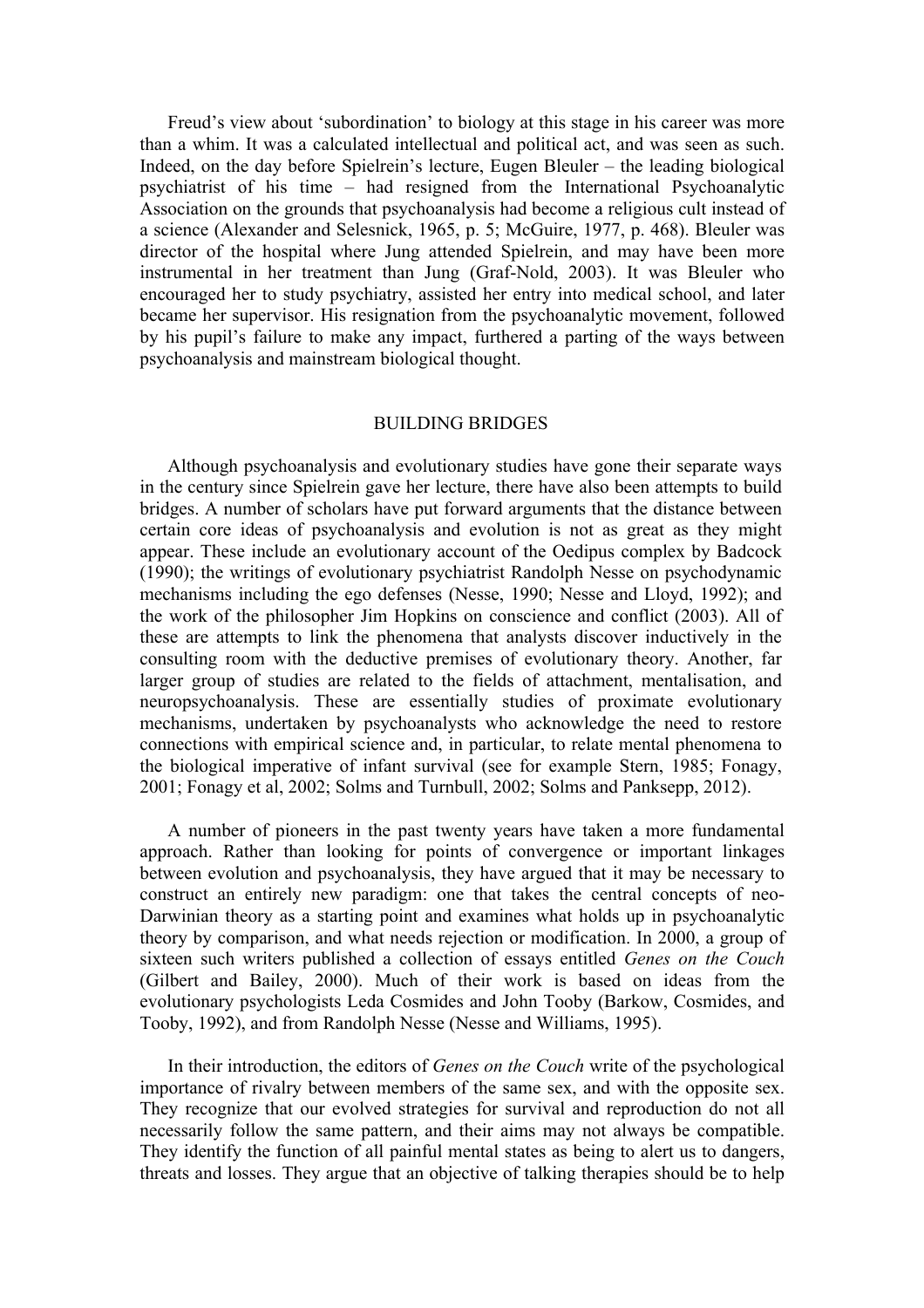people to understand the evolutionary nature of such states and why the distress caused by them can be so intense. The most striking contribution in the book comes from US psychoanalyst Daniel Kriegman. In a compelling metaphor he talks of the need to rediscover the evolutionary baby in the bathwater of psychoanalysis (Kriegman, 2000). 'Before we empty the enormous quantity of dirty bathwater', he writes, 'wouldn't we be wise to make a search to see if there is a baby in it? Not only would I suggest that we will find a living baby, I would also suggest that the baby has nearly drowned and is in desperate need of evolutionary biological resuscitation' (p. 71).

The most ambitious attempt at such resuscitation was in fact written some years earlier by Kriegman himself, along with his fellow psychoanalyst Malcolm Slavin (1992). In *The Adaptive Psyche,* they argue that Freud's 'flawed yet appropriate efforts to deal within an adaptive context is the task that requires further exploration in the light of contemporary evolutionary theory' (p. 54). Slavin and Kriegman talk of the long, dismal history of attempts to distance human psychology from the rest of nature. They suggest that the emphasis on culture (or language, morality, religion, and so on) is a defensive way of separating humans from the rest of the animal world. They argue that a return to evolutionary thinking is essential to prevent psychoanalysis losing all point of reference in the real world, while still allowing it to retain its capacity to seek new meaning:

We believe that the evolutionary biological perspective … enables us to navigate between the methodological Scylla of hermeneutics and constructivism that is only partially aware of its own basic assumptions about what is universal in the human condition, and the Charybdis of a ritualistic scientism that is as likely biased by its own assumptions about the human condition while naively assuming that its methods – suited to the study of inanimate particles and forces – will generate an 'objective picture of the psyche.' [p. 276.]

Drawing on the work of modern evolutionary theorists, they speak of the ample evidence that now exists that organisms, throughout nature, are adept at detecting kin and degrees of kinship, thus emphasizing our intuitive drive to replicate our own genes. In examining the relationship between parents and their offspring, they assert that conflict between parents and children is not just a matter of the children's crude, untutored biology resisting the parents' attempts to socialize them. Drawing on the genetic theory of parent-infant conflict first proposed by Trivers (1974), they argue that this can be viewed as a biological conflict between differing needs of the two generations. They point out that the design of the child psyche has been fashioned by hundreds of thousands of generations of such conflicts and the compromises they entail. On virtually every psychological issue in the course of human development, they argue, an evolutionarily successful way of being a parent entails a divided strategy: to treat any child both as an ally but also as a competitor.

Very much of the case laid out by Slavin and Kriegman depends on this idea of the conflict between one generation and the next. We are driven to replicate, but the children we have succeed in conceiving do not solely represent our own interests. 'A self designed for the human relational world must be prepared to engage in an extraordinarily complex set of developmental strategies that serve, in part, to defend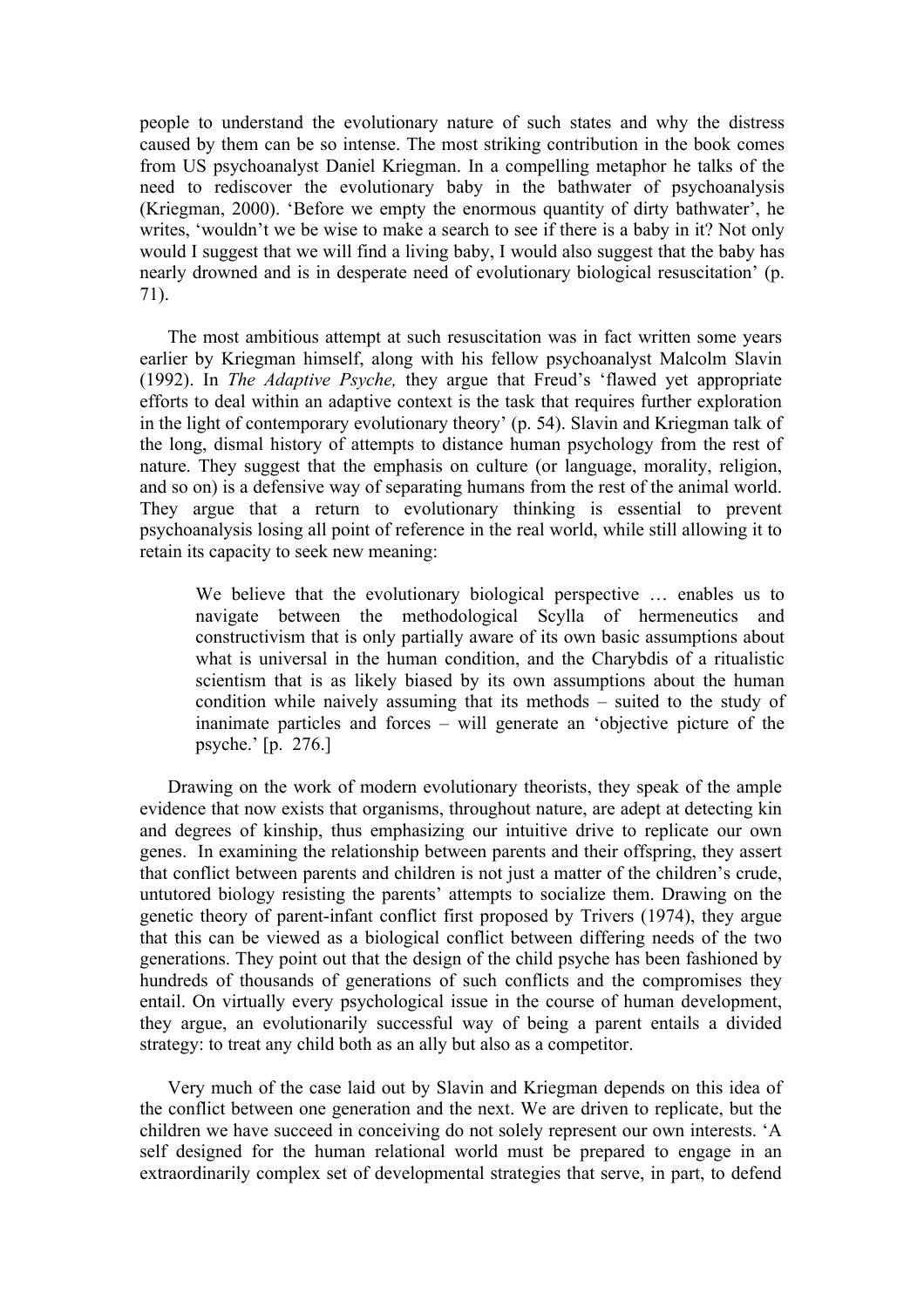against having one's interest usurped by others' (p. 143). Interestingly, they focus almost entirely on the relationship between the generations and have relatively little to say about gender relations. This is a puzzling gap in their work. In the words of Richard Dawkins (1976): 'If there is conflict of interests between parents and children, who share fifty per cent of each other's genes, how much more severe must be the conflict between mates, who are not related to each other?' (p. 140). It would be a small step to apply ideas about the tensions between parent and child to those between parent and parent – and indeed, to return to where Freud originally started, namely with sex.

# SEX, EVOLUTION AND PSYCHOANALYSIS

Drawing together some of the themes above, I now want to propose a view of sex and sexuality that is sound in evolutionary terms and I hope might also be useful in psychoanalytic ones. The propositions that follow are in no way a comprehensive account of sex from an evolutionary point of view. They are meant as pointers, or invitations, for any practitioners who think it might be reasonable to take an evolutionary view of sex into the talking therapies, and who would like to consider how this could enrich psychoanalytic understanding.

*1. Sex is about reproduction.* Sex is central to human life, as indeed it is to all sexually reproductive species. There is not a single evolutionist who would disagree with Freud in placing sex at the centre of human psychology. What seems peculiar is that Freud moved the focus of his thinking from sex as a reproductive activity to sex as a source of pleasure. The subsequent displacement of sex from the psychoanalytic agenda in many places is even more puzzling. As Spielrein argued, the overriding imperative in life is for reproduction. The direct and intense pleasure of sex has evolved precisely so we will replicate. In the words of evolutionary anthropologist James Chisholm (1999), 'People, like all organisms, are not evolved to maximize health, wealth, happiness, life span, vigor, power, prestige, beauty, love, sex, truth, honor, reason or anything else, but to have descendants, which is continuation' (p. 205).

*2. Sex and death are complementary.* Sex is necessary because of death. In the absence of death, sex would be not only redundant but also undesirable, since it would lead to rapid depletion of resources by an ever-increasing population. Genes for ageing and cell death appear to have evolved at around the same time as sexual reproduction (Clark, 1996), and embody this reciprocal relationship. Sex allows new variations to emerge, and – presumably for that reason – selection has favored genes that help us to reproduce, not to survive (Williams, 1957; Ridley, 1993). In evolutionary terms the idea of a death instinct, as such, makes no sense. There may be many evolutionary explanations for why human beings may at times feel, and behave, destructively or self-destructively, but that is another matter. Death is a given, to which the reproductive instinct is the only possible response, if we wish to avoid genetic extinction.

*3. Reproduction involves more than sex.* There are lively debates among evolutionists concerning how many aspects of human life are directed towards reproduction and how many are simply incidental consequences (see for example Gould and Lewontin, 1979; Hagen, 2005). However, there is a consensus that the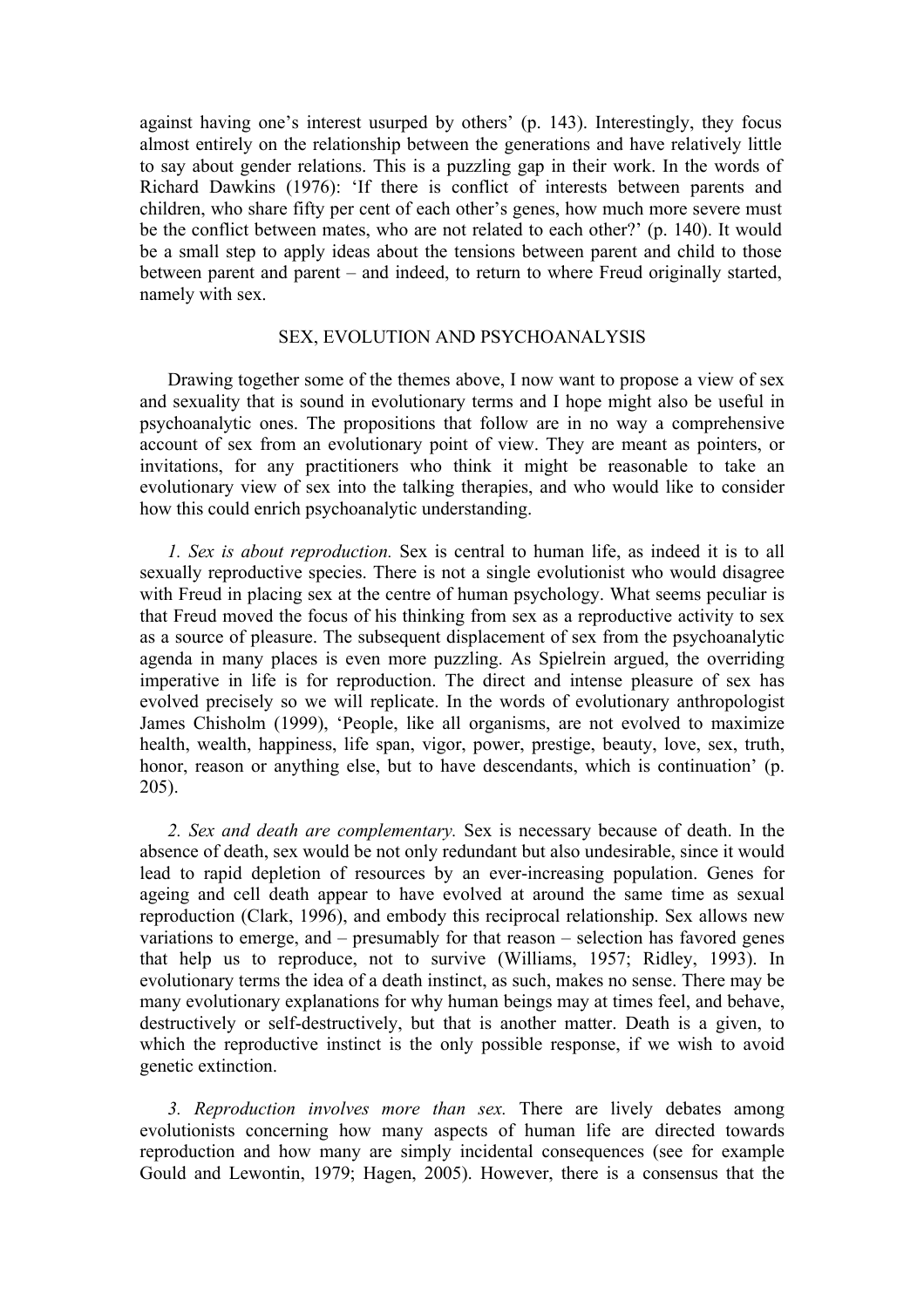structures and functions of all living creatures, including humans, have been selected for their adaptedness for reproduction, and remain directed towards it. Both the conscious and unconscious mind must be organized around the pursuit of reproductive fitness, to achieve genetic continuation in the face of death. The most completely articulated account of this process, from a psychological perspective, is by Chisholm (1999). He proposes that survival, growth and development, together with maturation and learning, all serve the purposes of reproduction. His view encompasses emotional life as well. Drawing on neuro-scientific understanding (Le Doux, 1996; Damasio, 1994), he argues that our emotions are our best way – indeed our only way – of assessing our interactions with others and with the environment, and how far these are progressing our direct and indirect reproductive interests. Hence desire, affection, anxiety, envy and rage may each signal perceptions of opportunity or threat, and lead to concomitant action. By extension (although Chisholm does not propose this), fantasies could be seen as reproductive calculations, exploring the tradeoffs that need to be made between sex and survival, the level of commitment to partners and offspring, and so on. This overarching view of human endeavor, within a single purposive framework, in some ways echoes Freud, but substituting reproductive work for libido.

*4. Reproduction involves both conflict and collaboration*: Some evolutionary writers like Peterson and Wrangham (1996) have placed an emphasis on conflict and warfare as a selective force, including the murder of male rivals and the rape and abduction of females. More recently, scholars like Hrdy (2009), Nowak (2011) and Boehm (2012) have promoted the idea that collaboration is the main driver for selection, including shared parenting, and child care by wider kin. A measured evolutionary view probably sides with neither Hobbes nor Rousseau but sees all reproductive endeavors including sex itself as dependent upon maintaining a careful balance between conflict and collaboration (Hopkins, 2003; Seabright, 2012). The psyche is constrained and defined by the necessity of pursuing selfish ends by selfless means. In the same way, cultural and legal norms, faith communities and educational traditions can be understood as collective compromises in pursuit of inclusive fitness. Each of these may of course break down at times when external pressures become intolerable or are perceived as such.

*5*. *The two sexes have different interests from each other.* Sex involves considerable risk for females. There are the dangers of pregnancy, followed by the prolonged demands of child-rearing. To compound matters, eggs are far more precious than sperm from an arithmetical point of view. A woman carries only a few hundred viable eggs at puberty, which must last her entire reproductive lifetime. By contrast, men will manufacture sperm by the billions, and sexual intercourse requires less investment or risk for them. There is evidence of a tension between these different interests at many biological levels. After intercourse, an overwhelming majority of sperm are destroyed in the vagina or cervix (Baker and Bellis, 1995). When a pregnancy is established, there is a fifty per cent chance that the woman's womb will reject the resulting combination of her own genes with the ones from the sperm as unsuitable. The same tension also appears at a social level. Across cultures, the two sexes appear to operate different strategies in keeping with these same differences (Buss, 2003). Broadly speaking, males give a higher priority to youth and beauty in mating, while women give more priority to status and commitment in their partners. Conflicts between the sexes commonly center on these issues, not least in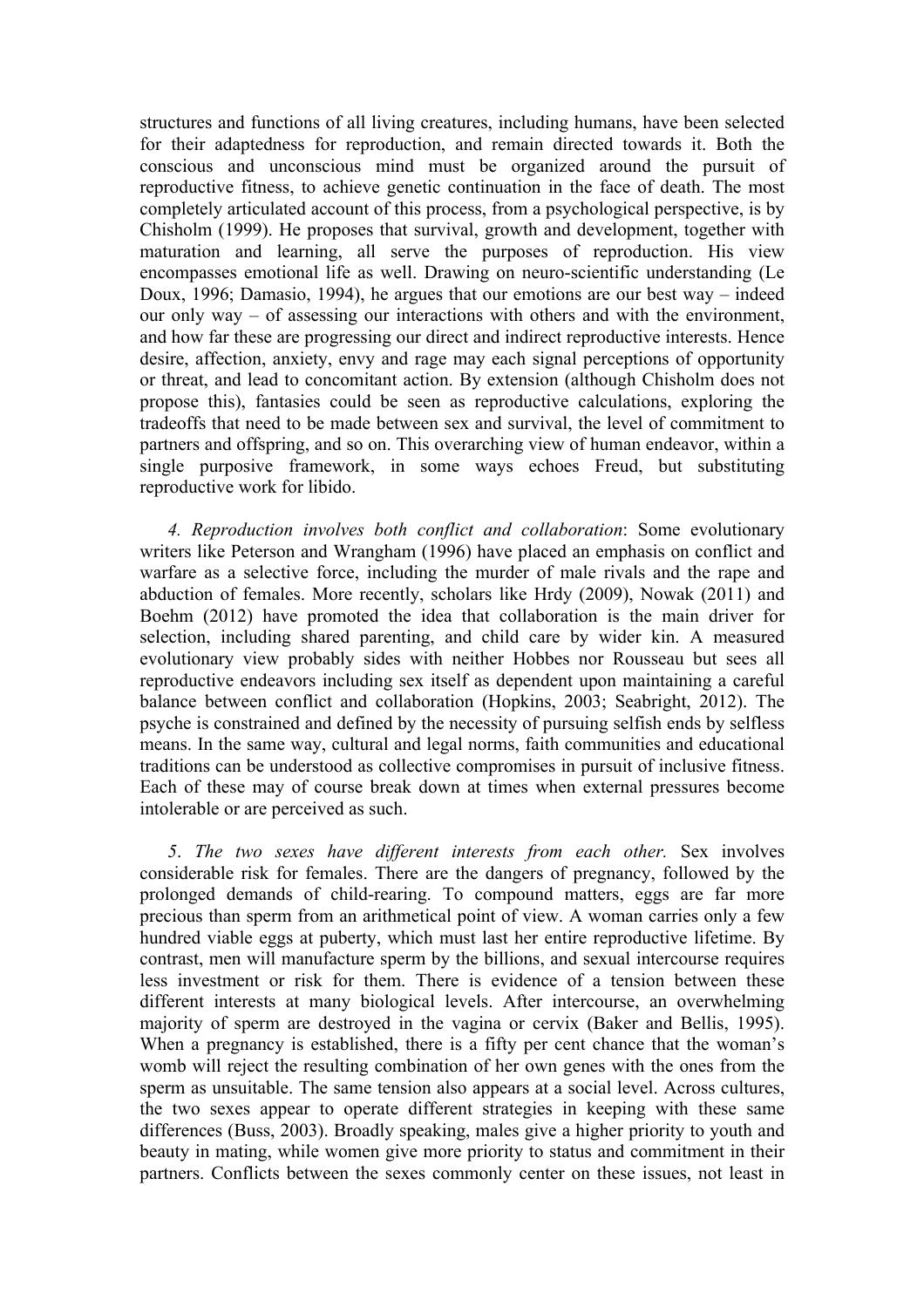the consulting room. Although humans are unique among primates in the involvement of fathers in child-rearing, commitment to a relationship and family still represents quite different reproductive opportunities and limitations for the two partners involved.

*6. Conflicts over genetic interests are ubiquitous.* Kriegman and Slavin's thesis concerning parent-infant conflict can quite easily be extrapolated to relations between the sexes. Parents share virtually none of each others' genes, outside incestuous matings. Almost all of us are the embodied representation of two quite different sets of parental or dynastic interests. Divergent genetic interests are reflected at a physiological level in the conflicts that take place in the fetus and placenta, where genes from the two parents compete to suppress each other, in determining the size of the baby and the mother's blood pressure (Haig, 1993; Reik and Walter, 2001). Some parts of the fetal brain, such as the hypothalamus, are coded by the father's genes, while others including the cerebral cortex are maternally derived. Some writers have proposed that neurological conflicts between these different parts of the brain may be experienced subjectively as emotional conflicts within the fetus and perhaps subsequently in infantile life (Badcock, 2000; Haig, 2003; Burt and Trivers, 2008). The infant's aggressive determination to take possession of its mother and defy her to have more babies, as described by Melanie Klein (1957), may well represent its genetic interests in preventing others sharing her resources (Hopkins, 2003). Family conflicts resonate with evolutionary studies of how far close or distant relatives will go in support of each other (Hamilton, 1996). The echoes of competing genetic interests may resound as parents, step-parents, families and step-families fight for their respective positions over the resources that should be invested – sometimes literally – in child-rearing, schooling, shopping and other areas (Baker and Oram, 1998).

*7*. *Deceit and self-deception play a significant part in the pursuit of reproductive interests*. A number of evolutionists have addressed deception and self-deception in terms of the essential parts they play in reproductive strategies. Exaggeration and selfaggrandizement may be necessary both for intrasexual rivalry and intersexual courtship (Buss, 2003). The ability to conceal signals from others is enhanced by the ability to convince oneself as well: actors who believe their own performance are better than those who do not (Alexander, 1989; Trivers, 2011). Self-deception may be equally useful to conceal missteps and betrayals, in the service of preserving relationships (Nesse, 1990). Such views in some ways map onto psychoanalytic constructions like denial and projection, and supplement these by assigning them a central purpose in negotiating over investment in relationships, and hence in genetic continuation (Hopkins, 2003). The notion that wishful thinking has a central place in human psychology, particularly where sexual aspirations are concerned, is one that unites evolutionary and psychoanalytic thinking.

*8*. *Differences in sexual behavior represent different reproductive strategies.* Young adults have to make continual decisions about the trade-offs between seeking to procreate here and now, delaying it until later, or prioritizing investment in existing progeny (Chisholm, 1999). Human beings in conditions of relative deprivation, where life expectancy is low, commonly pursue sex soon after puberty and have many children. In more secure conditions, adults will tend to use contraception, wait longer before conceiving, and will invest their resources in a smaller number of children.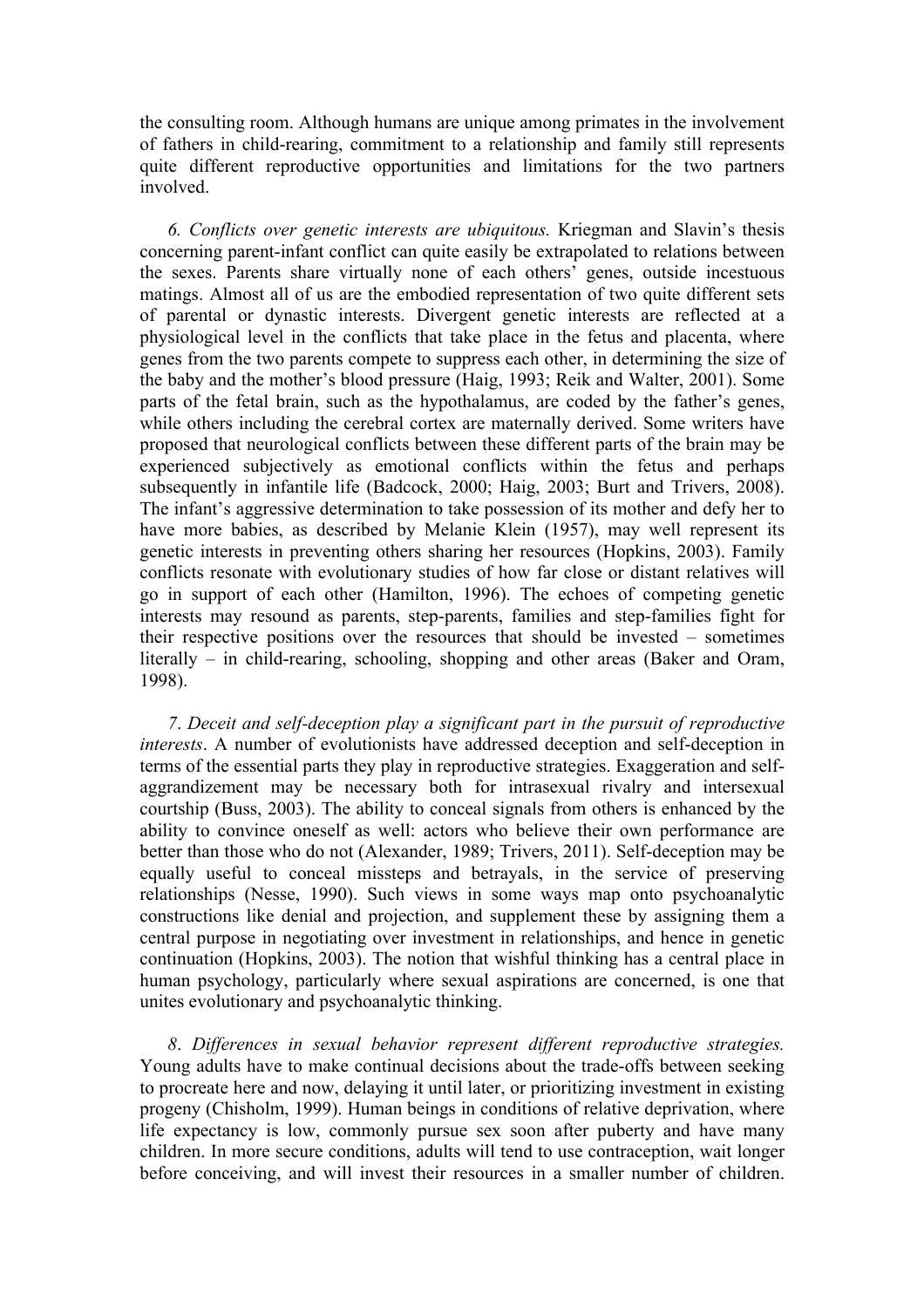They will also invest in their genes in other ways: through educating their children and leaving them large bequests, or by remaining childless and putting their energy into their wider family or communities. Simpson and Belsky (2008) and others have proposed that different forms of mother-infant attachment behavior also reflect different environments, endowing children with emotional and behavioral strategies for reproductive success in the circumstances their own parents grew up in. Seen in these terms, the compulsion to repeat an apparently negative pattern of feelings and behavior might be understood as reasonable in evolutionary terms: an enactment of responses learned during an infancy that prepared offspring for an expected world of conflict and stress. One could then reframe therapy as an opportunity to test this enactment against the more neutral or nurturing environment of the consulting room.

*9. Differences in sexuality may also represent different reproductive strategies.*  Sexualities differ – and not only in humans (Zuk, 2003). Some evolutionary psychologists believe that preferences like homosexuality are not as 'nonreproductive' as they may seem (Sommers and Vasey, 2006). Many of those practicing gay or lesbian sex may have children through heterosexual encounters in the course of their lives, while some scholars have argued that bisexuality may confer advantages in terms of the signals it offers to the opposite sex (Buss, 2003), The psychoanalytic and psychiatric communities have learned caution in relation to judging same-sex preferences to be pathological or 'non-biological', but it is also possible to understand all sexual desires, fantasies and behavior as variations in sexual strategy. If homosexuality represents an evolutionary strategy, the same may be true of paraphilias including sadomasochism. Although in the view of most evolutionists there are probably mental conditions – just as there are illnesses – that represent nonadaptive variations, or ones that fitted past environments but not current ones, it is notoriously hard to judge the long term adaptiveness of something that appears abnormal (Nesse, 2004; Nesse and Dawkins, 2010). It may be helpful to take a dual perspective on all sexualities, looking to see how they affect the individual and others around them, but also seeking to make sense of them (and the variety of reactions to them among social groups) in terms of reproductive fitness.

*10. Psychological distress may represent loss of reproductive resources.* Both males and females have evolved to compete with members of their own sex and with the opposite sex for reproductive resources. Competition leads inevitably to winners and losers. There are losers in direct reproductive terms, as some individuals never acquire partners or lose contact with all near kin. More commonly loss occurs in other ways. Loss of reproductive resources does not equate automatically with fewer children or relatives, although in some cases it may. It can also encompass a failure in relationships, or a decline in social role and wealth, reducing the prospects for descendants and kin. The practical and emotional consequences of being a loser, or seeing oneself as a loser, are immense. Some theorists have argued that depression may be response to losing expected reproductive resources, and a signal of a relative withdrawal from competition, while anxiety is a marker of anticipated defeat, rejection or loss (Gilbert, 1997; Nesse, 2005). In the same way, shame and guilt can be seen as evolved regulators of one's competitive status within or outside the family (Hopkins, in press).

We are at root sexually reproducing animals with an evolved unconscious. This is true in the consulting room as much as anywhere else. Clinical relationships both echo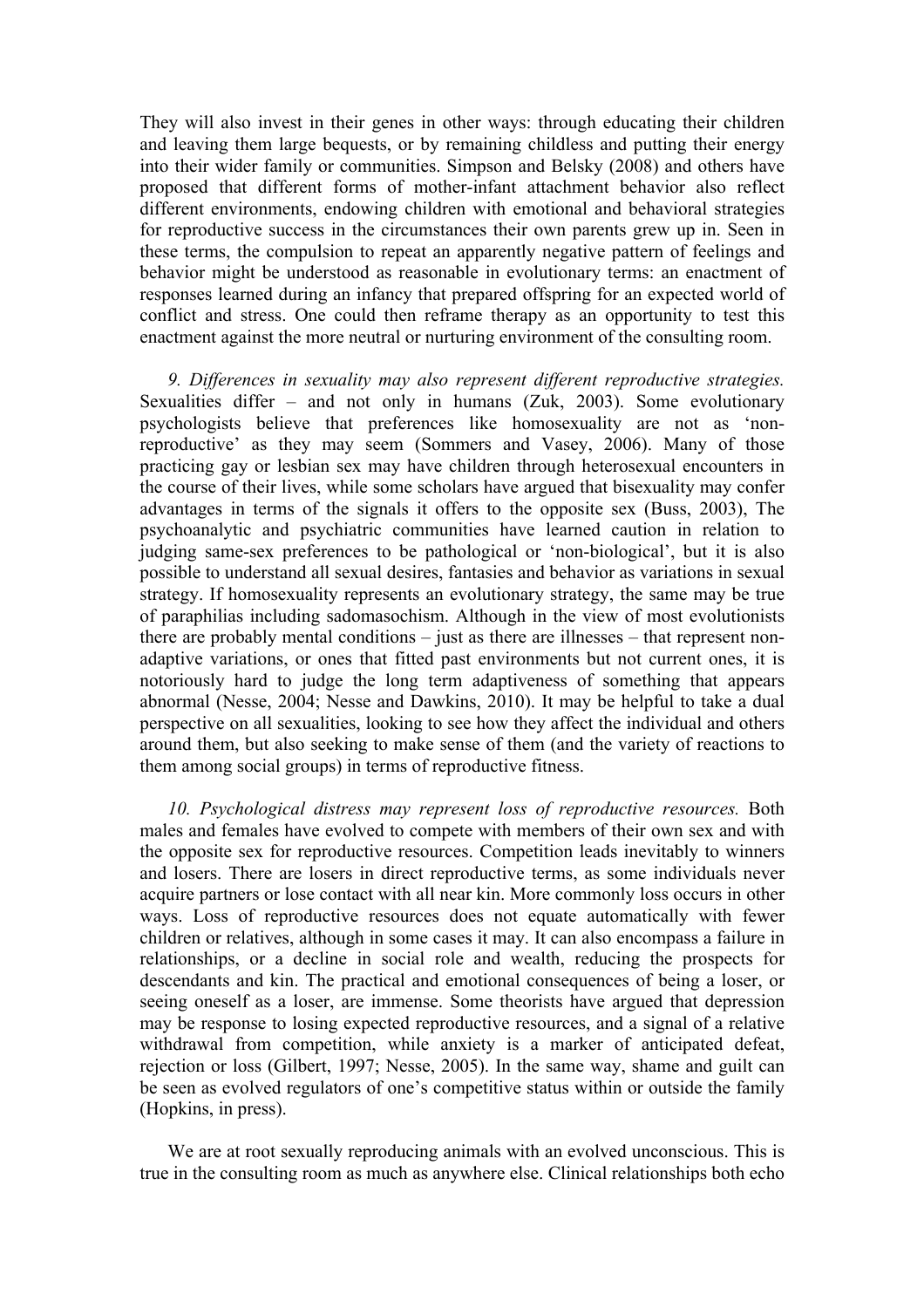and represent parent-child conflict, and intersexual or intrasexual rivalry. In making sense of transference and counter-transference, practitioners may well need to consider what pertains to them, not only in relation to their own personal traits, but also in terms of their own evolutionary interests. As Kriegman has pointed out (2000, p. 77.), this may demand especial insight from a male therapist seeing a female patient, especially if he might be tempted to berate her with interpretations arising from his own sexualized counter-transference. It may be scarcely less true, however, of any configuration of clinician and patient of either sex or any age, where reactions are likely to be infused with feelings – anything from strong rivalry, to a wish for a relationship, to parental solicitude – determined by the real life biological characteristics of the two parties.

When therapy is effective, it is likely to be because of a happy convergence of sense-making for the patient, together with a compassionate and restorative relationship with the therapist as a human being. It is a common experience that helping people to reassign troublesome emotions and behavior to past traumas, or to a turbulent family background, can help them to lessen their sense of self-blame. I believe that understanding the context of deep time and of our shared evolutionary inheritance can add to a sense of one's humanity, reducing the inclination to judge oneself or others harshly. Evolutionary thought can help to make sense of many of the narratives brought to the consulting room concerning conflict between genders and generations, as well as the internal representations of these relationships, and the powerful feelings and distress that can go with them. Evolutionary insights can be liberating. Evolutionary theory points to a sense of our unity with all creation, and to mutual recognition as the sexual beings we all are. I believe it offers a paradigm that can reunite the talking therapies with neuroscience, as Freud originally hoped.

#### ACKNOWLEDGEMENTS

The views put forward in this paper are my own. However, I have benefitted greatly from exchanges with my colleagues in the evo-psychotherapy group at the Tavistock Clinic, London: Jim Hopkins, Sebastian Kraemer, Graham Music, Michael Reiss, Daniela Sieff, Annie Swanepoel, and Bernadette Wren. Many other people have been generous with comments on earlier drafts including Gillian Bentley, Linda Brakel, Jim Chisholm, Aine Murphy, Randy Nesse, Joan Raphael-Leff and Martin Miller. Earlier versions of the second section of this paper have been presented at the Scientific Meeting of the Tavistock Clinic, London, and to the Academic Faculty of the Anna Freud Clinic, London.

#### **REFERENCES**

Ainsworth, M. (1967), Infancy in Uganda. Baltimore, MD: Johns Hopkins Press.

Alexander, F. & Selesnick, S.T. (1965), Freud-Bleuler correspondence. Arch. Gen. Psychiatr, 12, 1–9.

Alexander, R. D. (1989), Evolution of the human psyche. In: Origins and Dispersal of Modern Humans*,* ed. P. Mellars & C. Stringer, Edinburgh: University of Edinburgh Press, pp. 455-513.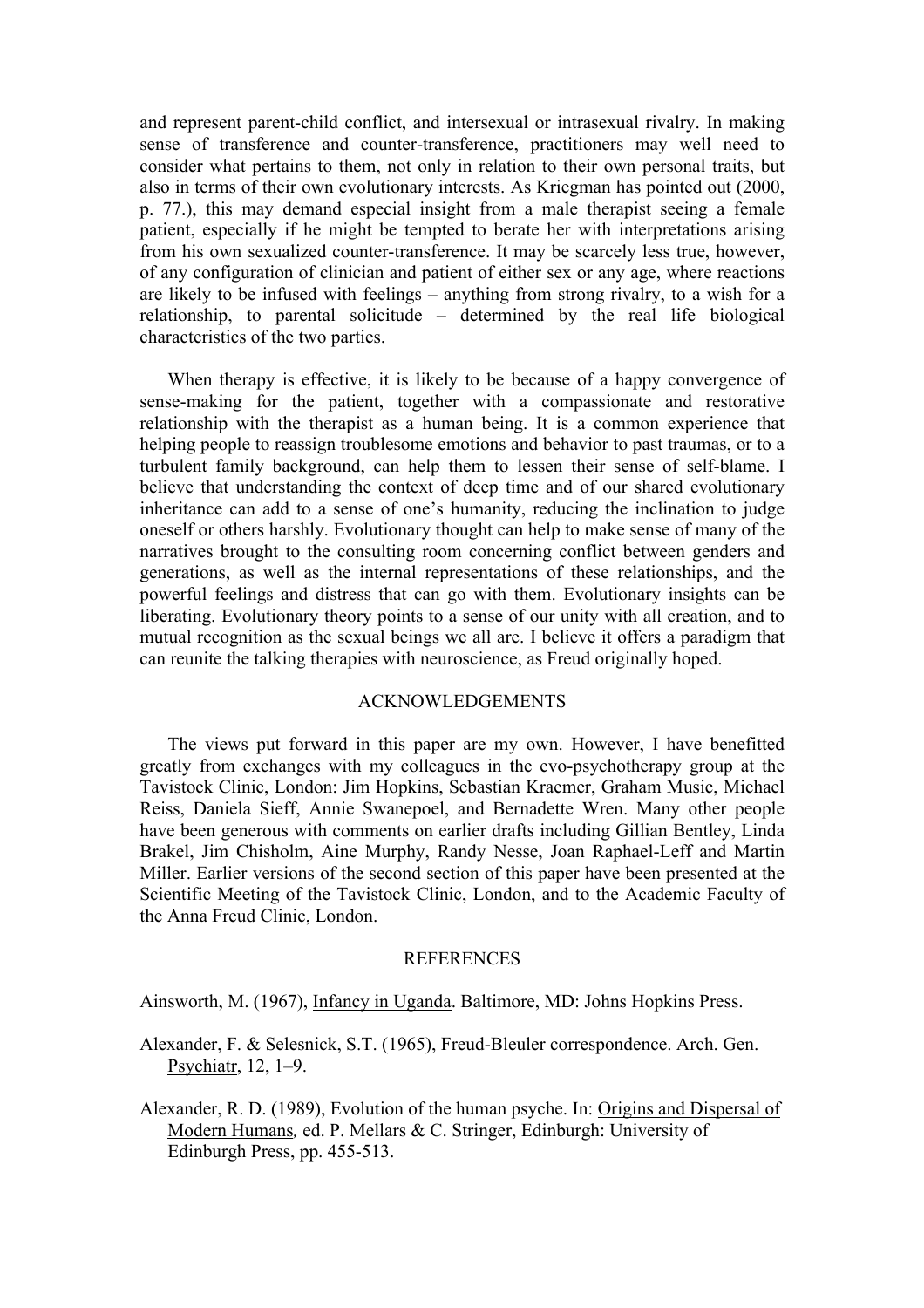Badcock, C. (1990), Oedipus in Evolution: A New Theory of Sex. London: Wiley-Blackwell.

(2000), Evolutionary Psychology: A Critical Introduction. London: Polity Press.

- Baker R. & Oram, E. (1998), Baby Wars: Parenthood and Family Strife. London: Fourth Estate.
	- & Bellis, M. (1995), Human Sperm Competition: Masturbation, Copulation and Infidelity. London: Chapman and Hall.
- Barkow, J., Cosmides L. & Tooby, J., eds. (1992), The Adapted Mind: Evolutionary Psychology and the Generation of Culture*.* Oxford: Oxford University Press.
- Boehm, C. (2011), Moral Origins: The Evolution of Virtue, Altruism and Shame. New York, NY: Basic Books.
- Bolhuis, J. J., Brown, G. R., Richardson, R. C. & Laland, K. N. (2011), Darwin in mind: New opportunities for evolutionary psychology. PLoS Biol., 9: e1001109. [http://www.plosbiology.org/article/info%3Adoi%2F10.1371%2Fjournal.pbio.100 1109. Accessed 25 November 2012]
- Bowlby, J. (1969), Attachment and Loss*,* Volume 1. London: Hogarth.
- Boyd, B. (2009), On the Origin of Stories: Evolution, Cognition and Fiction*.* Harvard, MA: Harvard University Press.
- Britton R. (2003), Sex, Death and the Superego: Experiences in Psychoanalysis. London: Karnac.
- Burt, A. & Trivers, R. L. (2008), Genes in Conflict: The Biology of Selfish Genetic Elements. Harvard, MA: Harvard University Press.
- Buss, D. (2003), The Evolution of Desire: Strategies of Human Mating. New York, NY: Basic Books.
- Carotenuto, A. (1982). A Secret Symmetry: Sabina Spielrein between Jung and Freud, trans. A. Pomerans, J. Shepley & K. Winston. New York, NY: Pantheon.
- Chisholm J. (1999), Death, Hope and Sex: Steps to an Evolutionary Ecology of Mind and Morality. Cambridge: Cambridge University Press.
- Clark, W. R. (1996), Sex and the Origins of Death*.* Oxford: Oxford University Press.
- Covington C. & B. Wharton, eds. (2003), Sabina Spielrein, Forgotten Pioneer of Psychoanalysis. Hove, UK: Brunner-Routledge.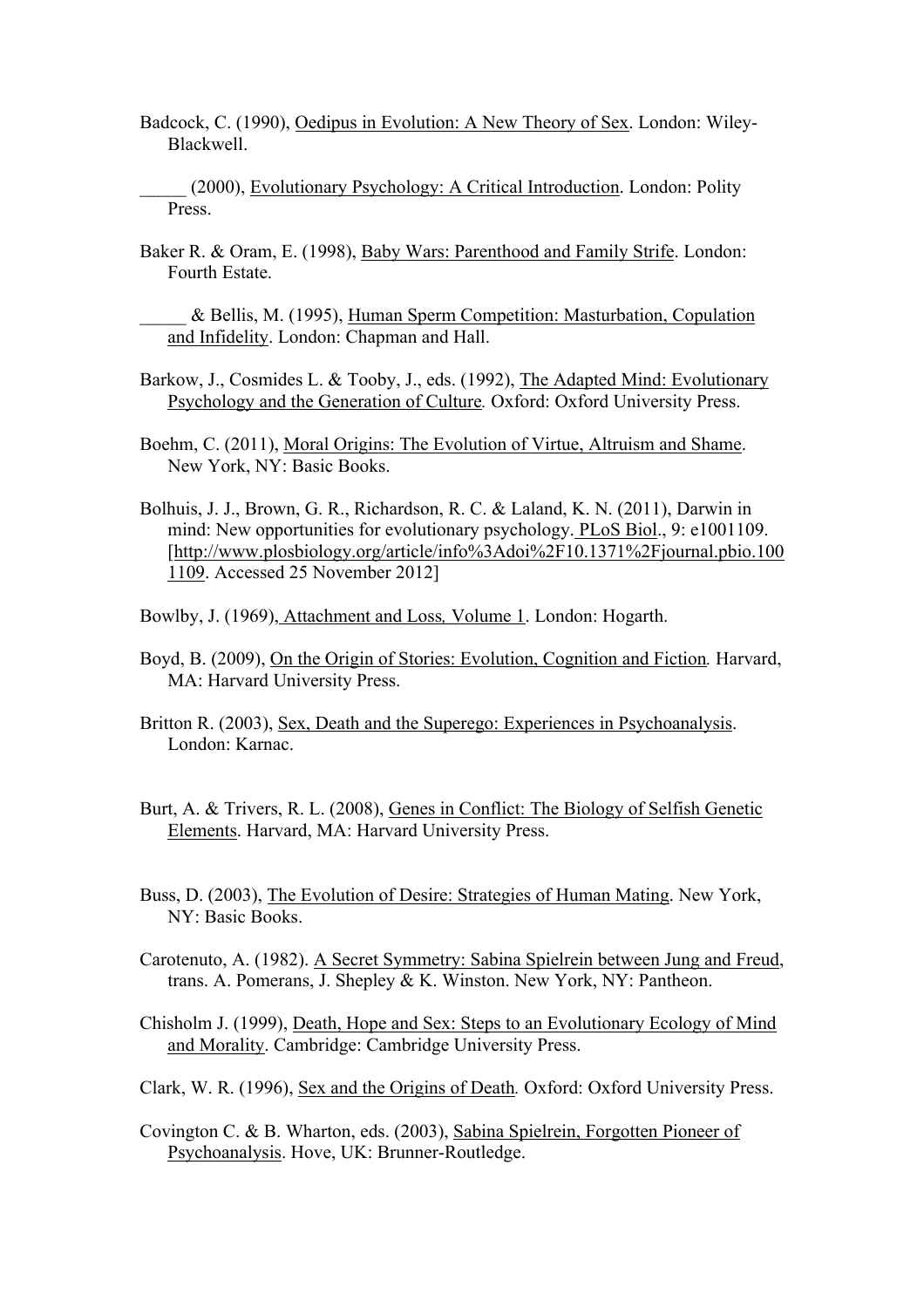Damasio, A. (1994), Descartes' Error: Emotion, Reason and the Human Brain. New York, NY: Putnam.

Darwin, C. (1859). On the Origin of Species by Means of Natural Selection, or the Preservation of Favoured Races in the Struggle for Life. London: John Murray

(1871), The Descent of Man, and Selection in Relation to Sex. London: John Murray

\_\_\_\_\_ (1872), The Expression of the Emotions in Man and Animals, London: John Murray.

Dawkins, R. (1976), The Selfish Gene*.* Oxford: Oxford University Press.

Deutsch, D. (1997), The Fabric of Reality. London: Allen Lane.

Dickins T & Rahman, Q. (2012), The extended evolutionary synthesis and the role of soft inheritance in evolution. Proc. Royal. Soc*.,* series B, 279:2913-2921.

Flinn, M. V. (2011), Evolutionary anthropology of the human family. In: Oxford Handbook of Evolutionary Family Psychology, ed. C. Salmon & T. Shackleford. Oxford: Oxford University Press, pp. 12-32.

Fonagy, P. (2001), Attachment Theory and Psychoanalysis. London: Karnac.

\_\_\_\_\_, Gergely. G.., Jurist, E. L. & Target, M. (2002), Affect Regulation, Mentalization and the Development of the Self. New York, NY: Other Press.

Freud, E., ed. (1960). Letters of Sigmund Freud, trans. T. & J. Stern. New York, NY: Basic Books..

Freud, S. (1920), Beyond the pleasure principle. Standard Edition, 18: 1-64. London: Hogarth Press, 1957.

Gilbert, P. (1997), The evolution of social attractiveness and its role in shame, humiliation, guilt and therapy. Br J Med Psychol 70:113-147.

\_\_\_\_\_ & K. Bailey, eds. (2000), Genes on the Couch: Explorations in Evolutionary Psychotherapy. Hove, UK: Brunner-Routledge.

- Gould, S. J. and Lewontin, R.C. (1979), The spandrels of San Marco and the Panglossian paradigm: a critique of the adaptationist programme. Proc Royal Soc, series B, 205:581-598.
- Graf-Nold, A. (2003), The Zurich school of psychiatry in theory and practice. Sabina Spielrein's treatment at the Bürgholzli Clinic in Zurich. In: Sabina Spielrein,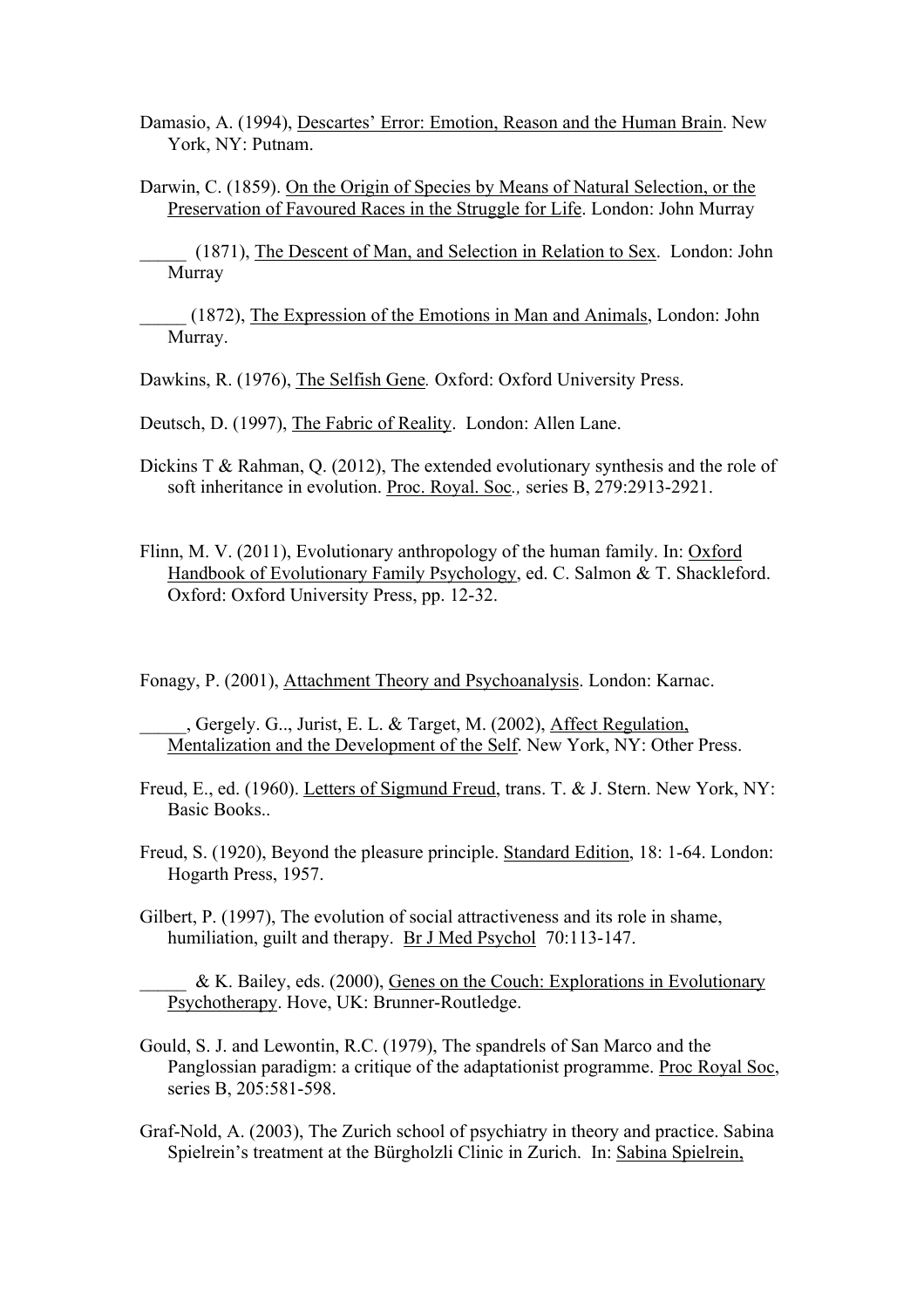Forgotten Pioneer of Psychoanalysis, ed. C. Covington & B. Wharton. Hove, UK: Brunner-Routledge, pp. 142-172.

Haeckel, E. (1899), Riddle of the Universe at the Close of the Nineteenth Century, trans. J. McCabe. Buffalo, NY: Prometheus Books, 1992.

Hagen, E. (2005)), Controversies surrounding evolutionary psychology. In: The Evolutionary Psychology Handbook, ed. D. Buss, London: Wiley, pp145-175.

Haig, D. (1993), Genetic conflicts in human pregnancy. Quart. Rev. Biol, 68:495-532.

\_\_\_\_\_ (2003), On interpersonal reciprocity. Evol. and Human Behavior 24: 418–425

\_\_\_\_\_ (2007), Weismann Rules! OK? Epigenetics and the Lamarckian Temptation. Biol and Philosophy 22:415–428*.*

Hamilton, W. D. (1964), The genetical evolution of social behavior. I. J. Theor. Biol.,  $7.1 - 16$ 

\_\_\_\_\_ (1996), Narrow Roads of Gene Land, Vol. 1: Evolution of Social Behavior. Oxford: Oxford University Press.

(2002), Narrow Roads of Gene Land, Vol. 2: Evolution of Sex. Oxford: Oxford University Press.

Hartmann H. (1958), Ego Psychology and the Problem of Human Adaptation, trans. D Rapaport. New York NY: American Psychoanalytic Association.

Hopkins, J. (2003), Emotion, evolution and conflict. In: Psychoanalytic Knowledge, ed. M. Chung & C. Feltham. London: Macmillan, pp. 132-156.

\_\_\_\_\_ (in press), Understanding and healing: psychiatry and psychoanalysis in the era of neuroscience. In*,* Oxford Handbook of the Philosophy of Psychiatry, ed. W. Fulford. Oxford: Oxford University Press, (in press).

Hrdy, S. ( 2009), Mothers and Others: The Evolutionary Origins of Mutual Understanding. Harvard, MA: Harvard University Press.

Kerr, J. (1993), A Most Dangerous Method: The Story of Jung, Freud and Sabina Spielrein. New York, NY: Knopf.

Klein, M. (1957), Envy and Gratitude: A Study of Unconscious Sources. New York, NY: Basic Books.

Krafft-Ebing, R. von. (1886), Psychopathia Sexualis, trans. F. S. Klaf. New York, NY: Stein and Day, 1965.

Kriegman, D. (2000), Evolutionary psychoanalysis: Toward an adaptive, biological perspective on the clinical process in psychoanalytic psychotherapy. In: Genes on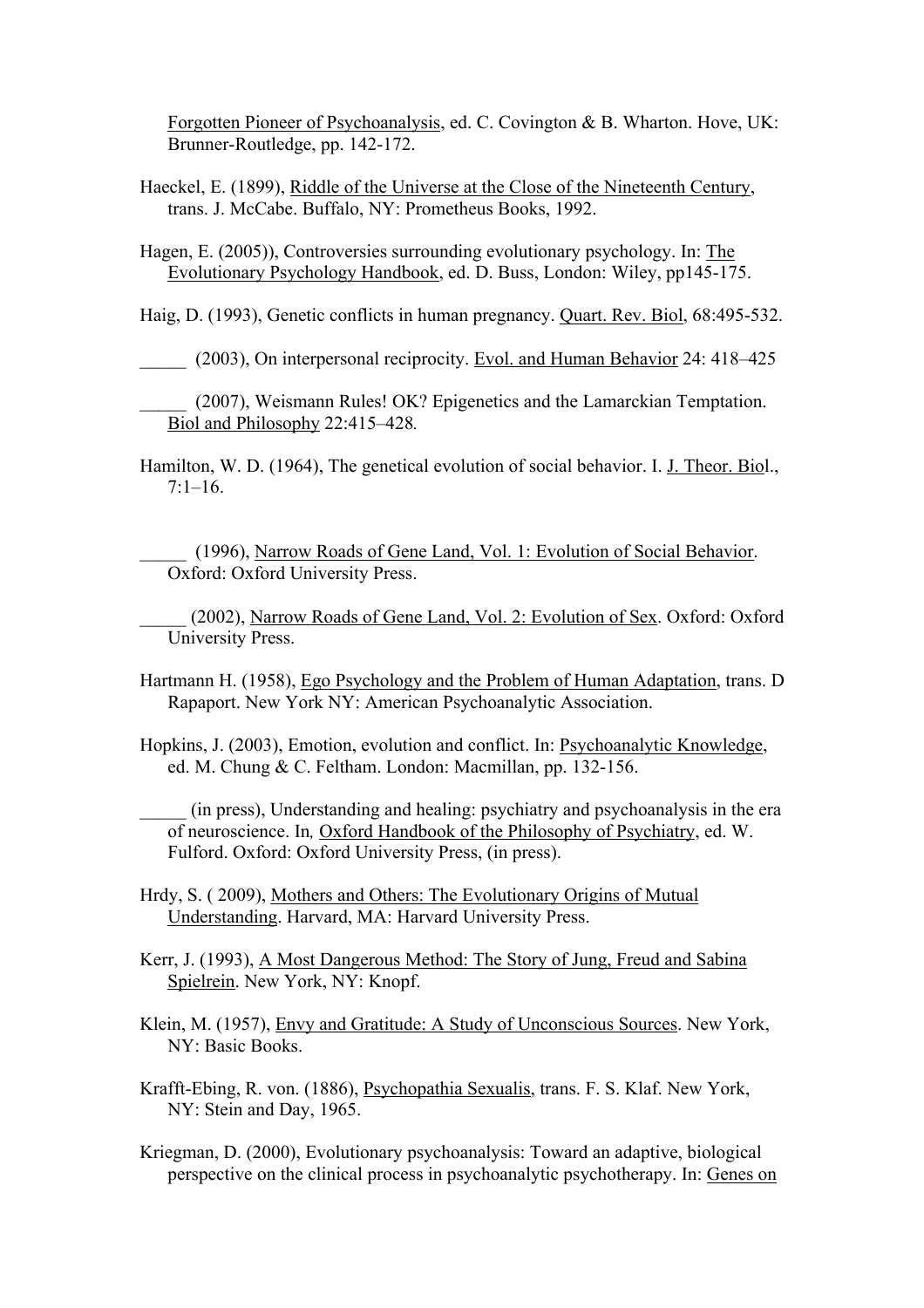the Couch: Explorations in Evolutionary Psychotherapy, ed. P. Gilbert & K. Bailey. Hove, UK: Brunner-Routledge, 2000, pp. 71-92.

\_\_\_\_\_ & Slavin, M. (1992) The Adaptive Design of the Human Psyche: Psychoanalysis, Evolutionary Biology and the Therapeutic Process. New York, NY: Guilford Press.

Laland, K. & Brown, G. (2011), Sense and Nonsense: Evolutionary Perspectives on Human Behavior, 2nd edition. Oxford, Oxford University Press.

Launer, J. (2012), Sabina Spielrein: Her Life, Her Ideas, Her Genius.. Raleigh, NJ: Lulu Press..

- Le Doux, J. (1996). The Emotional Brain*.* New York, NY: Simon and Schuster.
- Low, B. S. (2001),. Why Sex Matters: a Darwinian Look at Human Behavior. Princeton, NJ: Princeton University Press.

Magner, L. (1994), A History of the Life Sciences*.* New York, NY: Marcel Dekker.

- Maynard Smith, J. (1989), Evolutionary Genetics. Oxford, Oxford: University Press.
- Mayr, E. (1988), Towards a New Philosophy of Biology*.* Cambridge, MA: Harvard University Press.
- McGuire, E, ed. (1974). The Freud/Jung Letters*.* London: Hogarth/Routledge and Kegan Paul.
- Muehlenbein, M. & Flinn, M. V. (2011), Pattern and process of human life history evolution. In: Oxford Handbook of Life History, ed. T. Flatt & A. Heyland. Oxford: Oxford University Press, pp. 153-168.
- Nesse, R. M. (1990), The evolutionary functions of repression and the ego defenses. J. Amer. Psychoanal. Assn., 18:260-285.

(2004), Natural selection and the elusiveness of happiness. Proc Royal Soc. 359, 1333–1347 

(2005), An evolutionary framework for understanding grief. In: Spousal Bereavement in Late Life*,* ed. D. Carr, R. M. Nesse & C. B. Wortman. New York, NY: Springer, 2005, pp195-226.

(2008), Why a lot of people with selfish genes are pretty nice - except for their hatred of 'The selfish gene'. In: Richard Dawkins: How a Scientist Changed the Way We Think, ed. A. Graffen & M. Ridley*.* Oxford, Oxford University Press, 2008, pp. 203-212.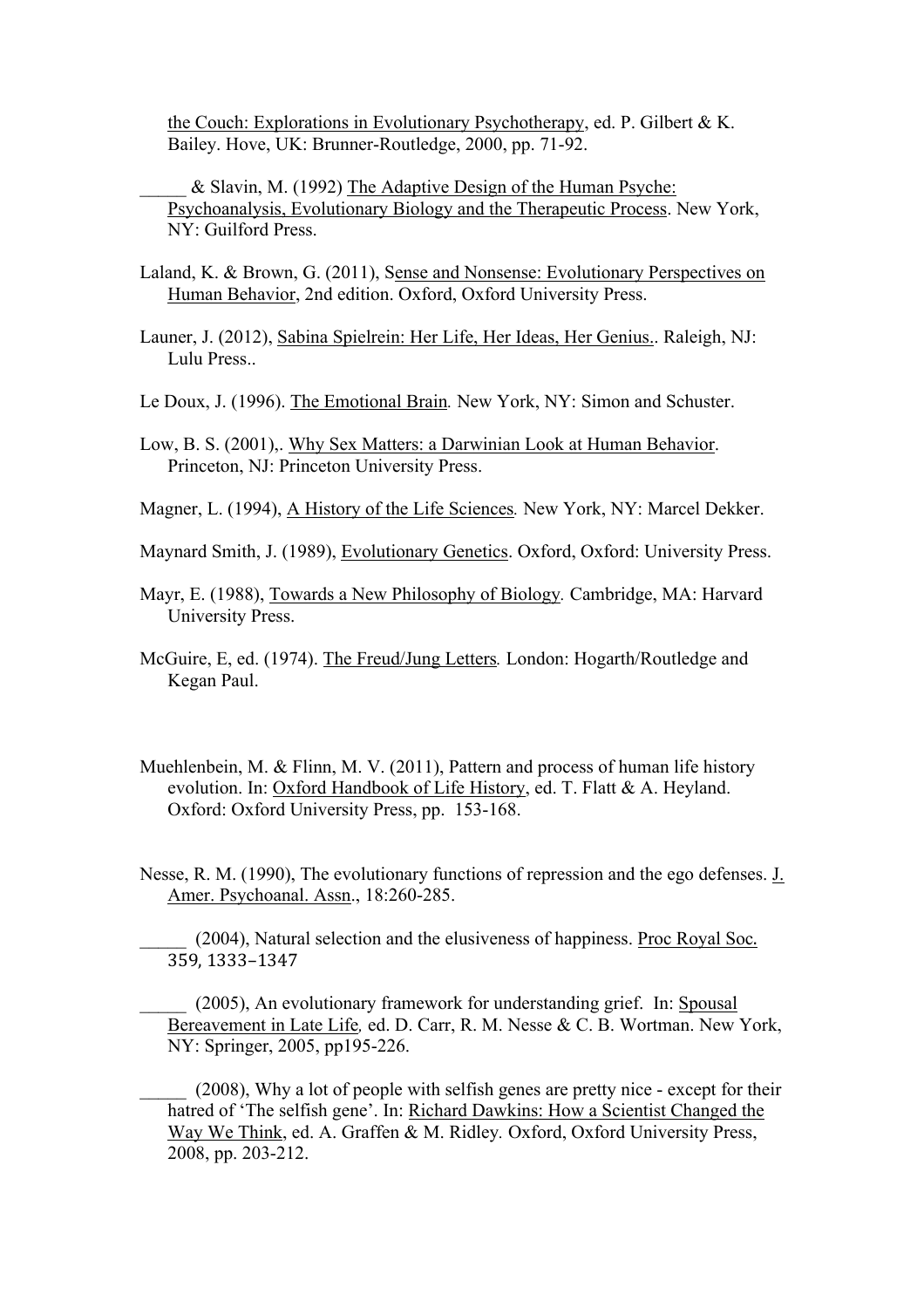\_\_\_\_\_ & Dawkins, R. (2010), Evolution: Medicine's most basic science. In: Oxford Textbook of Medicine, 5th edition , ed. D. A. Warrell, T. M. Cox, J. D. Firth & E. J. J. Benz.. Oxford: Oxford University Press, pp. 12-15.

- \_\_\_\_\_ & Lloyd, A. T. (1992), The evolution of psychodynamic mechanisms. In: The Adapted Mind: Evolutionary Psychology and the Generation of Culture, ed. J. Barkow, L. Cosmides & J. Tooby. Oxford, UK: Oxford University Press, 1992, pp. 610-624.
- \_\_\_\_\_ & Williams G. C. (1995), Why We Get Sick: The New Science of Darwinian Medicine*.* New York, NY: Times Books.
- Nowak, R. (2011), Supercooperators: Evolution, Altruism and Human Behavior. London: Canongate, 2011
- Ovcharenko, V. (1999), Love, psychoanalysis and destruction*,* trans. C. J. Wharton. J Analytical Psychol., 44: 355-373.
- Peterson, D. & Wrangham, R. (1996), Demonic Males: Apes and the Origins of Human Violence*.* New York, NY: Houghton Mifflin.
- Reik, W. & Walter, J. (2001), Genetic imprinting: parental influence on the genome. Nat Rev Genetics.*.,* 2:21-32.
- Richebaecher, S. (2003). In league with the devil, and yet you fear fire?' Sabina Spielrein and CG Jung: a suppressed scandal from the early days of psychoanalysis. In: Sabina Spielrein, Forgotten Pioneer of Psychoanalysis, ed. C. Covington, & B. Wharton. Hove, UK: Brunner-Routledge, pp. 227-250
- Ridley, M. (1993), The Red Queen: Sex and the Evolution of Human Nature*.* London: Viking.
- Ritvo, L. (1974), Darwin's Influence on Freud: A Tale of Two Sciences. New Haven, Yale University Press.
- Seabright, P. (2012), The War of the Sexes: How Conflict and Cooperation Have Shaped Men and Women from Prehistory to the Present. Princeton, NJ: Princeton University Press.
- Simpson, J. & Belsky, J. (2008), Attachment theory within a modern evolutionary framework. In: Handbook of Attachment: Theory, Research, and Clinical Applications, 2nd edition, ed. J. Cassidy & P.R. Shaver. New York, NY: Guilford Press, pp. 131-157.
- Solms, M. & Panksepp, J. (2012), The 'id' knows more than the 'ego' admits: neuropsychoanalytic and primal consciousness: perspectives on the interface between affective and cognitive neuroscience. Brain Sci. 2012, 2, 147-75
- Solms, M. & Turnbull, O. (2002), The Brain and the Inner World: An Introduction to the Neuroscience of Subjective Experience. London: Karnac.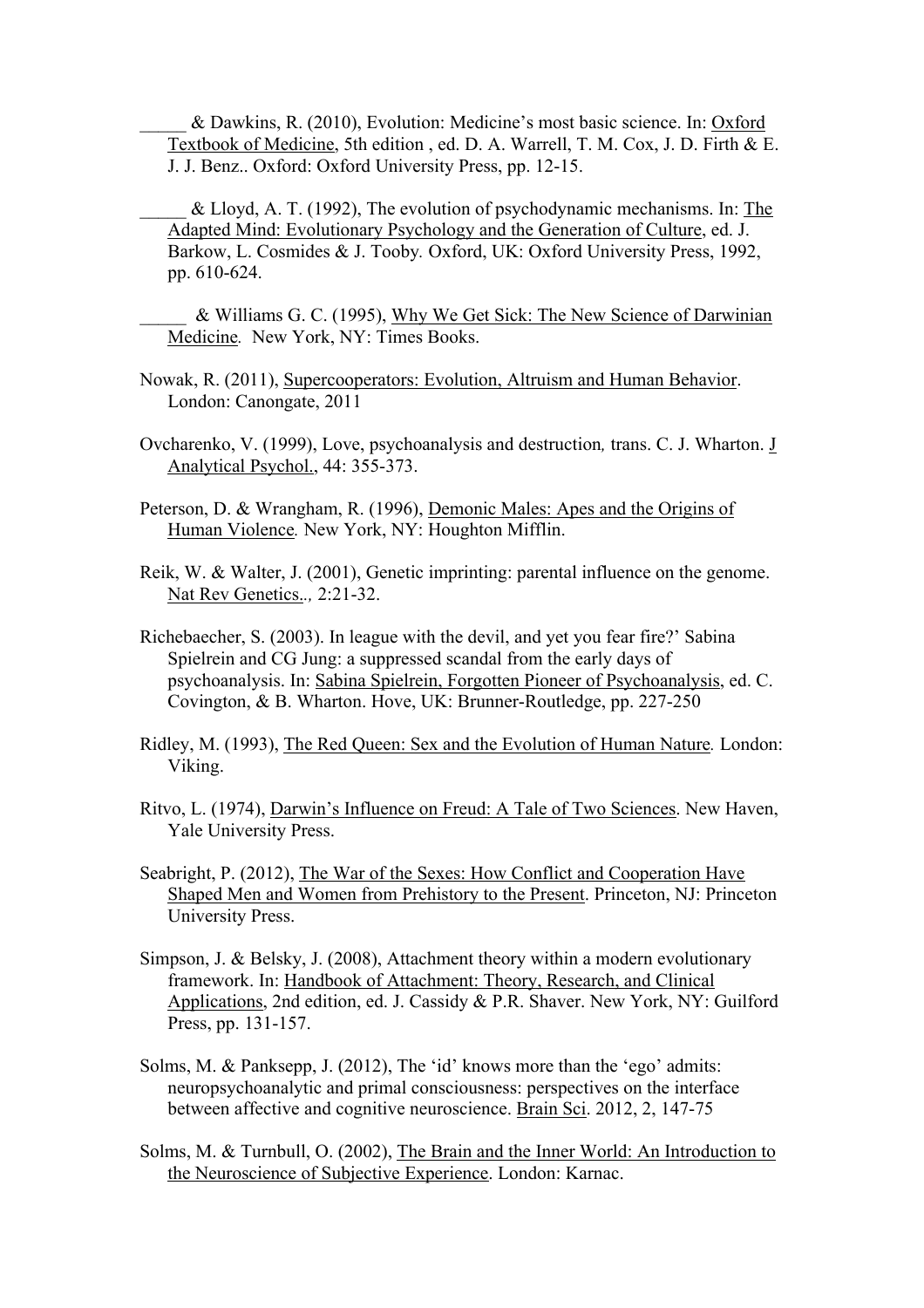- Sommer, V. & Vasey, P. L. (2006), Homosexuality in Animals: An Evolutionary Perspective. Cambridge: Cambridge University Press.
- Spielrein, S. (1912), Destruction as the cause of coming into being, trans. B. Wharton. J Analytical Psychol., 1994, 39, 155-186.
- Stearns, S. C. (1989), Trade-offs in life history evolution. Functional Ecol., 3:259- 268.
	- . Allal, N., Mace, R. (2007), Life history theory and human development. In: Foundations of Evolutionary Psychology, ed. E. Crawford & D. Krebs. New York, NY: Taylor and Francis, 2008 pp. 47-69.
- Stern, D. N. (1985), The Interpersonal World of the Infant. London: Karnac.
- Ritvo, L. (1974), Darwin's Influence on Freud: A Tale of Two Sciences. New Haven, Yale University Press.
- Sulloway, F. (1979), Freud: Biologist of the Mind*.* London: Burnett.
- Tinbergen, N. (1963), On aims and methods of ethology. Zeitscrift für Tierpsychologie, 20:410-433.
- Trivers, R. L. (1974), Parent-offspring conflict. Am. Zoologist 14: 249–264.
	- (2002), Natural Selection and Social Theory: Selected Papers of Robert L. Trivers*.* Oxford University Press, Oxford.
	- (2011), Deceit and Self-Deception: Fooling Yourself, the Better to Fool Others New York, NY: Allen Lane.
- Williams, G. C. (1957), Pleiotropy, natural selection, and the evolution of senescence. Evolution. 11:398-411.
	- \_\_\_\_\_ (1966), Adaptation and Natural Selection. Princeton, NJ: Princeton University Press.
- Wilson, D. S. &.Sober, E. (1994). Reintroducing group selection to the human behavioral sciences. Behavioral and Brain Sciences 17:585–654.